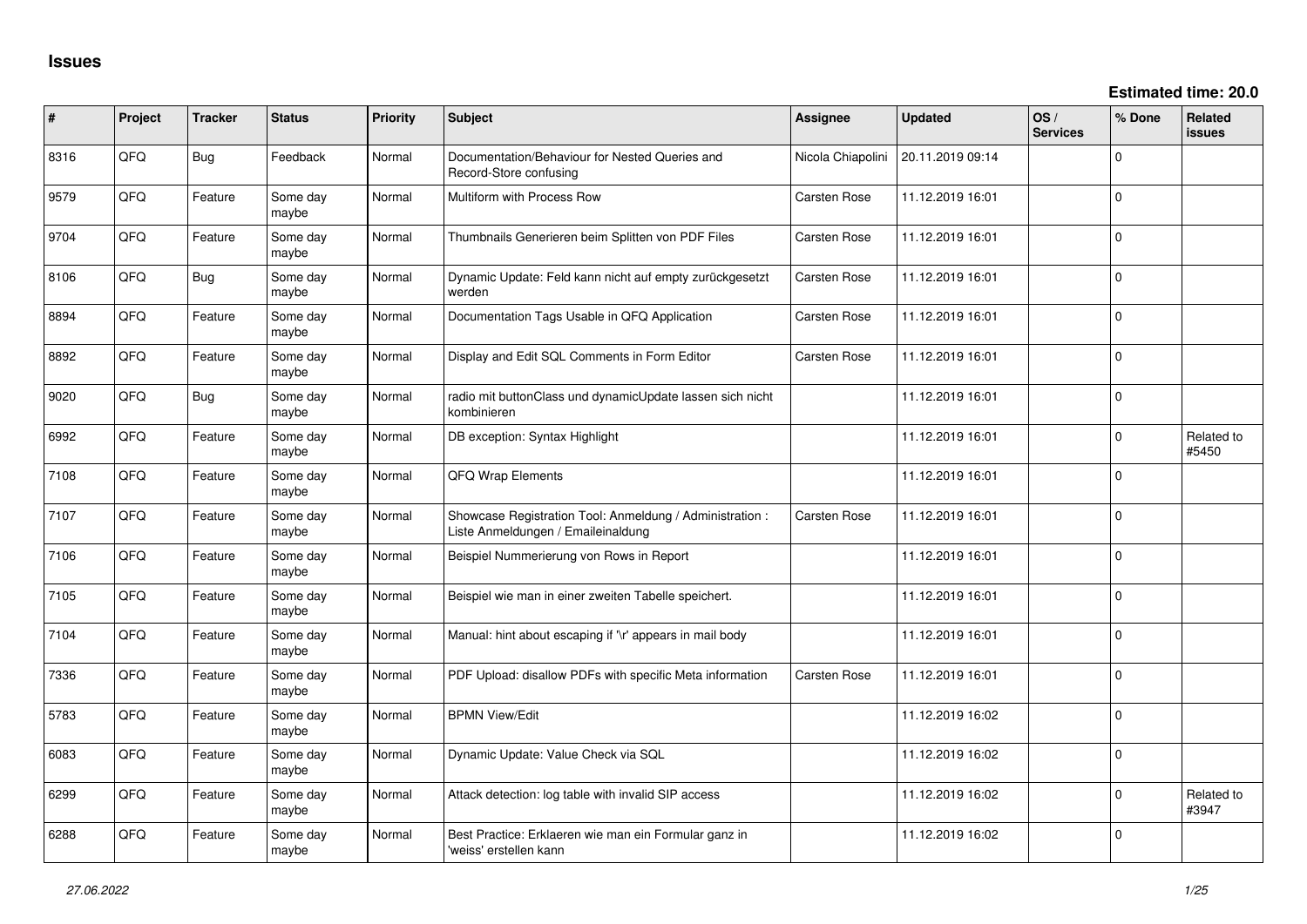| #    | Project | <b>Tracker</b> | <b>Status</b>     | <b>Priority</b> | <b>Subject</b>                                                                                                                | <b>Assignee</b>     | <b>Updated</b>   | OS/<br><b>Services</b> | % Done      | Related<br>issues   |
|------|---------|----------------|-------------------|-----------------|-------------------------------------------------------------------------------------------------------------------------------|---------------------|------------------|------------------------|-------------|---------------------|
| 6515 | QFQ     | Feature        | Some day<br>maybe | Normal          | Formular: Felder dynamisch ein/ausblenden                                                                                     |                     | 11.12.2019 16:02 |                        | $\Omega$    |                     |
| 6715 | QFQ     | Feature        | Some day<br>maybe | Normal          | Code-Refactoring: dbArray vereinheitlichen                                                                                    | Carsten Rose        | 11.12.2019 16:02 |                        | $\mathbf 0$ |                     |
| 4349 | QFQ     | Feature        | Some day<br>maybe | Normal          | link download: downloaded external URL to<br>deliver/concatenate - check mimetipe and handle it correctly                     | <b>Carsten Rose</b> | 11.12.2019 16:02 |                        | $\mathbf 0$ |                     |
| 4442 | QFQ     | Feature        | Some day<br>maybe | Normal          | Special Column Name: _link - new symbol G (Glyph) to<br>choose any available symbol                                           |                     | 11.12.2019 16:02 |                        | $\Omega$    |                     |
| 4441 | QFQ     | <b>Bug</b>     | Some day<br>maybe | Normal          | \$_SERVER Vars sollten nur aus dem Store genommen<br>werden - Code entsprechend anpassen.                                     |                     | 11.12.2019 16:02 |                        | $\Omega$    |                     |
| 4440 | QFQ     | Feature        | Some day<br>maybe | Normal          | Manual.rst: explain how to. expand PHP Session to 4h                                                                          |                     | 11.12.2019 16:02 |                        | $\mathbf 0$ |                     |
| 4420 | QFQ     | Feature        | Some day<br>maybe | Normal          | Client: Local Storage - store the changes of a form, local in<br>the browser.                                                 | Benjamin Baer       | 11.12.2019 16:02 |                        | $\Omega$    |                     |
| 4444 | QFQ     | Feature        | Some day<br>maybe | Normal          | FE.type=upload: detect mime type                                                                                              |                     | 11.12.2019 16:02 |                        | $\Omega$    | Related to<br>#4303 |
| 4839 | QFQ     | Feature        | Some day<br>maybe | Normal          | qfq-handle in <head> Abschnitt</head>                                                                                         | <b>Carsten Rose</b> | 11.12.2019 16:02 |                        | $\mathbf 0$ |                     |
| 4974 | QFQ     | Feature        | Some day<br>maybe | Normal          | Long polling - inform all listening clients of changes                                                                        |                     | 11.12.2019 16:02 |                        | $\mathbf 0$ |                     |
| 4956 | QFQ     | Feature        | Some day<br>maybe | Normal          | Sendmail: Benutzerdefinierte Headers                                                                                          | Carsten Rose        | 11.12.2019 16:02 |                        | $\Omega$    |                     |
| 5160 | QFQ     | Feature        | Some day<br>maybe | Normal          | QFQ collaborative / together.js, ShareJS, y-js, collaborative,                                                                |                     | 11.12.2019 16:02 |                        | $\mathbf 0$ |                     |
| 5129 | QFQ     | Feature        | Some day<br>maybe | Normal          | Reports: SQL fuer x Achse und y Achse                                                                                         |                     | 11.12.2019 16:02 |                        | $\mathbf 0$ |                     |
| 3291 | QFQ     | Feature        | Some day<br>maybe | Normal          | AutoCron websiteToken                                                                                                         | Carsten Rose        | 11.12.2019 16:02 |                        | $\Omega$    | Related to<br>#4250 |
| 3285 | QFQ     | Feature        | Some day<br>maybe | Normal          | Zeichenlimit pro Feld: textarea / editor                                                                                      | Carsten Rose        | 11.12.2019 16:02 |                        | $\Omega$    |                     |
| 3273 | QFQ     | Feature        | Some day<br>maybe | Low             | Dirty Flag in Form                                                                                                            | <b>Carsten Rose</b> | 11.12.2019 16:02 |                        | $\Omega$    |                     |
| 3385 | QFQ     | Feature        | Some day<br>maybe | Normal          | templateGroup: insert/update/delete non primary records                                                                       | Carsten Rose        | 11.12.2019 16:02 |                        | $\mathbf 0$ |                     |
| 3350 | QFQ     | Feature        | Some day<br>maybe | Normal          | FormEditor: Hilfetext hinter 'checktype'                                                                                      | Carsten Rose        | 11.12.2019 16:02 |                        | $\Omega$    |                     |
| 3349 | QFQ     | <b>Bug</b>     | Some day<br>maybe | Normal          | config.qfq.ini: a) vertraegt keine '=' im Value (z.B. Passwort),<br>b) Values sollten in ticks einschliessbar sein (spaces, ) | Carsten Rose        | 11.12.2019 16:02 |                        | $\mathbf 0$ |                     |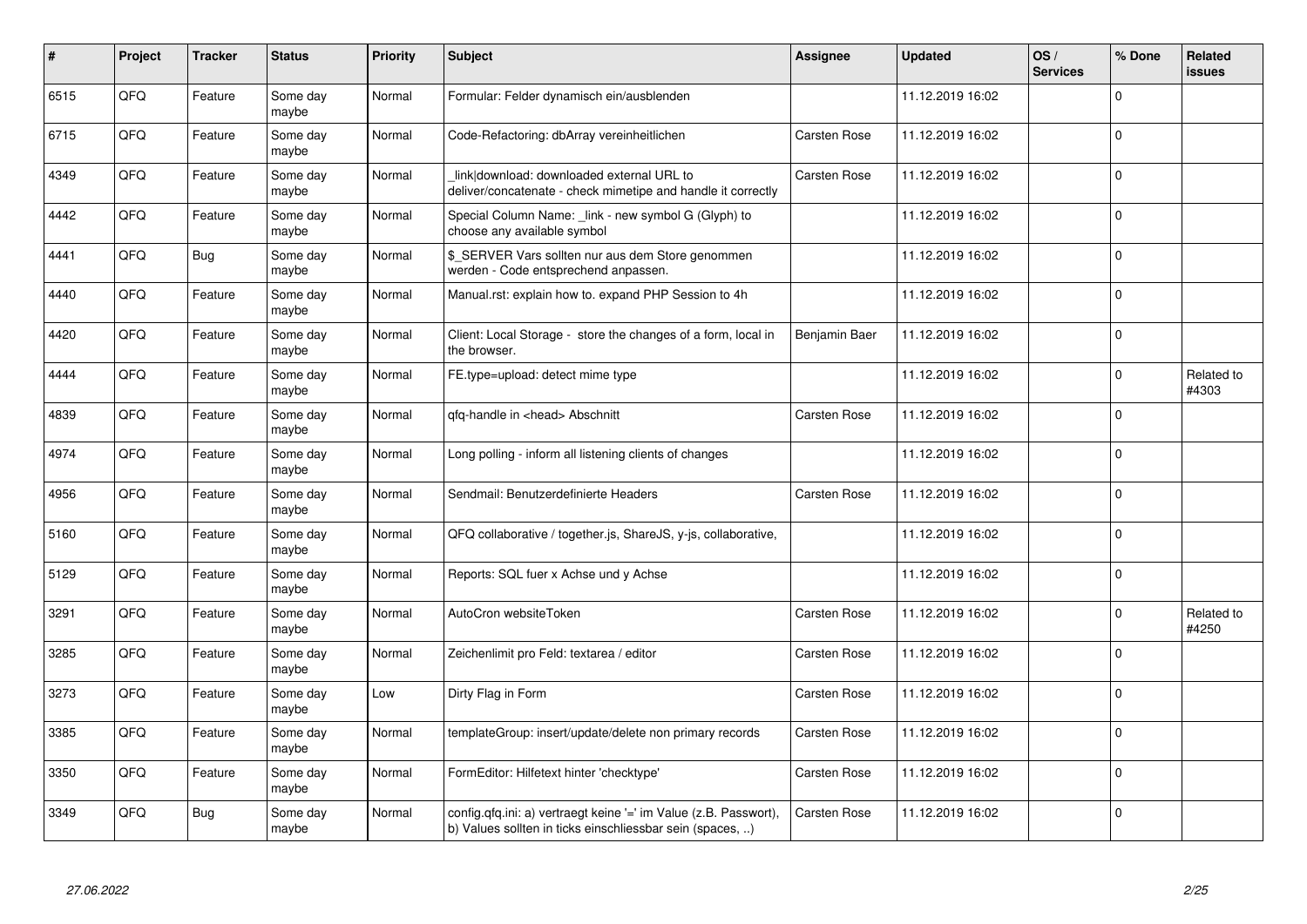| #    | Project | <b>Tracker</b> | <b>Status</b>     | <b>Priority</b> | <b>Subject</b>                                                                                                                               | Assignee            | <b>Updated</b>   | OS/<br><b>Services</b> | % Done         | Related<br><b>issues</b>                    |
|------|---------|----------------|-------------------|-----------------|----------------------------------------------------------------------------------------------------------------------------------------------|---------------------|------------------|------------------------|----------------|---------------------------------------------|
| 3332 | QFQ     | Feature        | Some day<br>maybe | Normal          | Uploads: Thumbnails, Details zum hochgeladenen File                                                                                          | Carsten Rose        | 11.12.2019 16:02 |                        | $\mathbf 0$    | Related to<br>#3264,<br>Related to<br>#5333 |
| 3331 | QFQ     | Feature        | Some day<br>maybe | Normal          | Default Tooltip fuer page? Links: mit Form und Record ID                                                                                     | <b>Carsten Rose</b> | 11.12.2019 16:02 |                        | $\Omega$       |                                             |
| 3495 | QFQ     | Feature        | Some day<br>maybe | Normal          | Predifined Parameter werden nicht in '+' (add new record)<br>SIP gerendert.                                                                  |                     | 11.12.2019 16:02 |                        | $\Omega$       |                                             |
| 3458 | QFQ     | Feature        | Some day<br>maybe | Normal          | Display 'Edit Form Element'-Checkbox on form: should<br>depend on FE Group                                                                   | Carsten Rose        | 11.12.2019 16:02 |                        | $\Omega$       | Related to<br>#3447                         |
| 3457 | QFQ     | Feature        | Some day<br>maybe | Normal          | LDAP: concat multi values to one single entry                                                                                                | Carsten Rose        | 11.12.2019 16:02 |                        | $\overline{0}$ |                                             |
| 3415 | QFQ     | Feature        | Some day<br>maybe | Normal          | FE Login Box Templatefile                                                                                                                    | Benjamin Baer       | 11.12.2019 16:02 |                        | $\mathbf 0$    |                                             |
| 3402 | QFQ     | Feature        | Some day<br>maybe | Normal          | Syntax Highlighting via CodeMirror                                                                                                           | Carsten Rose        | 11.12.2019 16:02 |                        | 100            | Related to<br>#3207                         |
| 3567 | QFQ     | Feature        | Some day<br>maybe | Low             | 'Save', 'Close', 'New' als FormElement                                                                                                       |                     | 11.12.2019 16:02 |                        | $\mathbf 0$    |                                             |
| 3537 | QFQ     | Feature        | Some day<br>maybe | Low             | SHOW COLUMNS FROM tableName - Extend '{{!'<br>definition                                                                                     | <b>Carsten Rose</b> | 11.12.2019 16:02 |                        | $\Omega$       |                                             |
| 3617 | QFQ     | Feature        | Some day<br>maybe | Normal          | Load javascripts at bottom                                                                                                                   |                     | 11.12.2019 16:02 |                        | $\Omega$       |                                             |
| 3588 | QFQ     | <b>Bug</b>     | Some day<br>maybe | Normal          | templateGroup: versteckte Elemente werden weiterhin<br>gespeichert.                                                                          | Carsten Rose        | 11.12.2019 16:02 |                        | $\Omega$       |                                             |
| 3708 | QFQ     | Feature        | Some day<br>maybe | Normal          | Form: input - 'specialchars', 'none'  gewisse tags erlauben,<br>andere verbieten                                                             | <b>Carsten Rose</b> | 11.12.2019 16:02 |                        | 0              | Related to<br>#14320                        |
| 3692 | QFQ     | Feature        | Some day<br>maybe | Normal          | QFQ Webseite                                                                                                                                 | Benjamin Baer       | 11.12.2019 16:02 |                        | $\mathbf 0$    | Related to<br>#5033                         |
| 3682 | QFQ     | <b>Bug</b>     | Some day<br>maybe | Normal          | Dynamic update: Radio buttons                                                                                                                | Carsten Rose        | 11.12.2019 16:02 |                        | $\mathbf 0$    |                                             |
| 3677 | QFQ     | Feature        | Some day<br>maybe | Normal          | wkhtmitopdf: FE User access prohibited, if client IP changes<br>\$TYPO3_CONF_VARS[FE][lockIP]                                                | Carsten Rose        | 11.12.2019 16:02 |                        | 0              |                                             |
| 3666 | QFQ     | Feature        | Some day<br>maybe | Normal          | a) Performance Messung: mysql_real_escape_string() im<br>Vergleich zu str_replace(), b) doppeltes Aufrufen von<br>mysql_real_escape_string() | Carsten Rose        | 11.12.2019 16:02 |                        | $\Omega$       |                                             |
| 3646 | QFQ     | Feature        | Some day<br>maybe | Normal          | Moeglichkeit HTML Tags in Reports auszugeben (zu<br>enkodieren: htmlspecialchars)                                                            |                     | 11.12.2019 16:02 |                        | 0              | Related to<br>#14320                        |
| 3811 | QFQ     | <b>Bug</b>     | Some day<br>maybe | Normal          | Dynamic Update: extraButtonInfo - Text aktualisieren                                                                                         | Carsten Rose        | 11.12.2019 16:03 |                        | $\mathbf 0$    | Related to<br>#11517                        |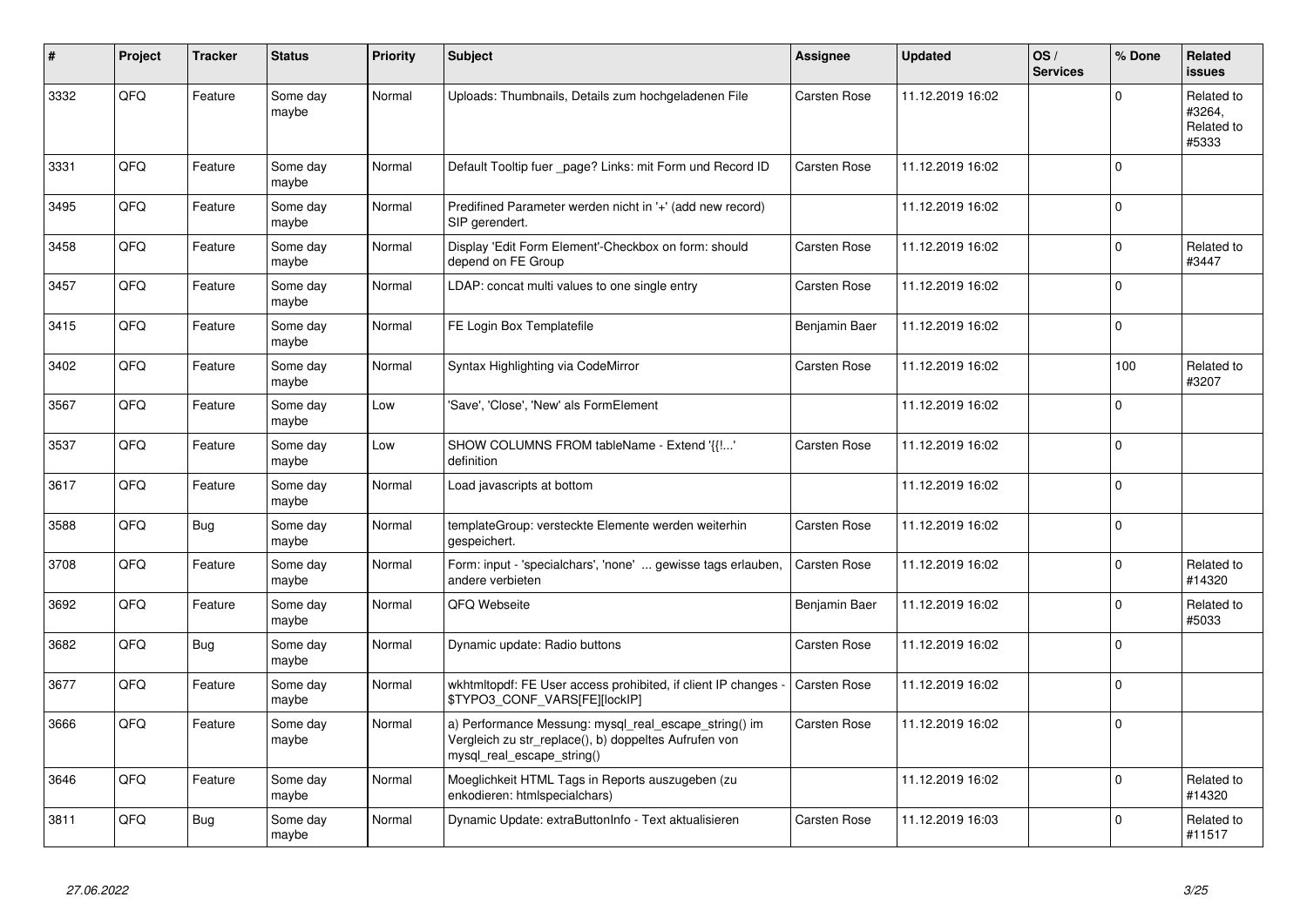| #    | Project | <b>Tracker</b> | <b>Status</b>     | <b>Priority</b> | <b>Subject</b>                                                                                                                                           | <b>Assignee</b>     | <b>Updated</b>   | OS/<br><b>Services</b> | % Done         | Related<br>issues                           |
|------|---------|----------------|-------------------|-----------------|----------------------------------------------------------------------------------------------------------------------------------------------------------|---------------------|------------------|------------------------|----------------|---------------------------------------------|
| 3750 | QFQ     | <b>Bug</b>     | Some day<br>maybe | Normal          | FE in a row: if one violates check, all are red                                                                                                          | Carsten Rose        | 11.12.2019 16:03 |                        | $\mathbf 0$    |                                             |
| 3879 | QFQ     | Feature        | Some day<br>maybe | Normal          | Form 'FormElement': Beim Feld 'name' rechts in der Notiz<br>einen Link einblenden - a) aktuelle Definition anzeigen, b)<br>Spalte in der Tabelle anlegen |                     | 11.12.2019 16:03 |                        | $\Omega$       |                                             |
| 3878 | QFQ     | Feature        | Some day<br>maybe | Normal          | Form 'FormElement': Spalte 'name' typeAhead mit<br>Spaltennamen der Primarytable.                                                                        |                     | 11.12.2019 16:03 |                        | $\Omega$       |                                             |
| 3877 | QFQ     | Feature        | Some day<br>maybe | Normal          | FormEditor: die Felder die aktuell nicht gebraucht werden nur<br>auf readonly/disabled setzen (nicht ausblenden > das irritiert.                         | Carsten Rose        | 11.12.2019 16:03 |                        | $\mathbf 0$    |                                             |
| 3941 | QFQ     | Feature        | Some day<br>maybe | Normal          | sqlAfter: es sollten mehrere moeglich sein                                                                                                               | Carsten Rose        | 11.12.2019 16:03 |                        | $\mathbf 0$    | Related to<br>#3942                         |
| 3905 | QFQ     | Feature        | Some day<br>maybe | Normal          | Documentation: Best Practice anhand eines Online<br>Bewerbungstools                                                                                      | Carsten Rose        | 11.12.2019 16:03 |                        | $\mathbf 0$    |                                             |
| 3900 | QFQ     | Feature        | Some day<br>maybe | Normal          | Extend documentation of 'Copy / Paste'                                                                                                                   | <b>Carsten Rose</b> | 11.12.2019 16:03 |                        | $\overline{0}$ | Related to<br>#3899                         |
| 3895 | QFQ     | <b>Bug</b>     | Some day<br>maybe | Normal          | typeahead pedantic: on lehrkredit Idap webpass - if only one<br>person is in dropdown, such person can't be selected                                     | <b>Carsten Rose</b> | 11.12.2019 16:03 |                        | $\mathbf 0$    |                                             |
| 3882 | QFQ     | <b>Bug</b>     | Some day<br>maybe | Normal          | templateGroup: disable 'add' if limit is reached - funktioniert<br>nicht wenn bereits records existierten                                                | <b>Carsten Rose</b> | 11.12.2019 16:03 |                        | $\Omega$       |                                             |
| 4008 | QFQ     | <b>Bug</b>     | Some day<br>maybe | Normal          | FormElemen.type=sendmail: wrong 'TO' if 'real<br>name <rea@mail.to>' is used</rea@mail.to>                                                               | <b>Carsten Rose</b> | 11.12.2019 16:03 |                        | $\mathbf 0$    |                                             |
| 3991 | QFQ     | Feature        | Some day<br>maybe | Normal          | report: Columnname ' skipWrap' skips 'fbeg', 'fend'                                                                                                      | <b>Carsten Rose</b> | 11.12.2019 16:03 |                        | 0              |                                             |
| 3947 | QFQ     | Feature        | Some day<br>maybe | Normal          | Attack detectect: logout current user                                                                                                                    | <b>Carsten Rose</b> | 11.12.2019 16:03 |                        | $\Omega$       | Related to<br>#5458,<br>Related to<br>#6299 |
| 3942 | QFQ     | Feature        | Some day<br>maybe | Normal          | Action Elemente: neu generierte IDs via FE weitergeben                                                                                                   | Carsten Rose        | 11.12.2019 16:03 |                        | $\Omega$       | Related to<br>#3941                         |
| 4027 | QFQ     | Feature        | Some day<br>maybe | Normal          | Missing: orange 'check' / 'bullet'                                                                                                                       |                     | 11.12.2019 16:03 |                        | $\mathbf 0$    |                                             |
| 4026 | QFQ     | Feature        | Some day<br>maybe | Normal          | sglLog.sgl: log number of FE.id                                                                                                                          | <b>Carsten Rose</b> | 11.12.2019 16:03 |                        | $\Omega$       | Related to<br>#5458                         |
| 4018 | QFQ     | Feature        | Some day<br>maybe | Normal          | typeahead: solve problem with potential long query<br>parameter                                                                                          | Carsten Rose        | 11.12.2019 16:03 |                        | $\Omega$       |                                             |
| 4197 | QFQ     | Feature        | Some day<br>maybe | Normal          | Unit Test fuer JSON Stream von QuickFormQuery.php ><br>doForm()                                                                                          | Carsten Rose        | 11.12.2019 16:03 |                        | $\Omega$       |                                             |
| 4138 | QFQ     | <b>Bug</b>     | Some day<br>maybe | Normal          | _style fehlt                                                                                                                                             |                     | 11.12.2019 16:03 |                        | $\Omega$       |                                             |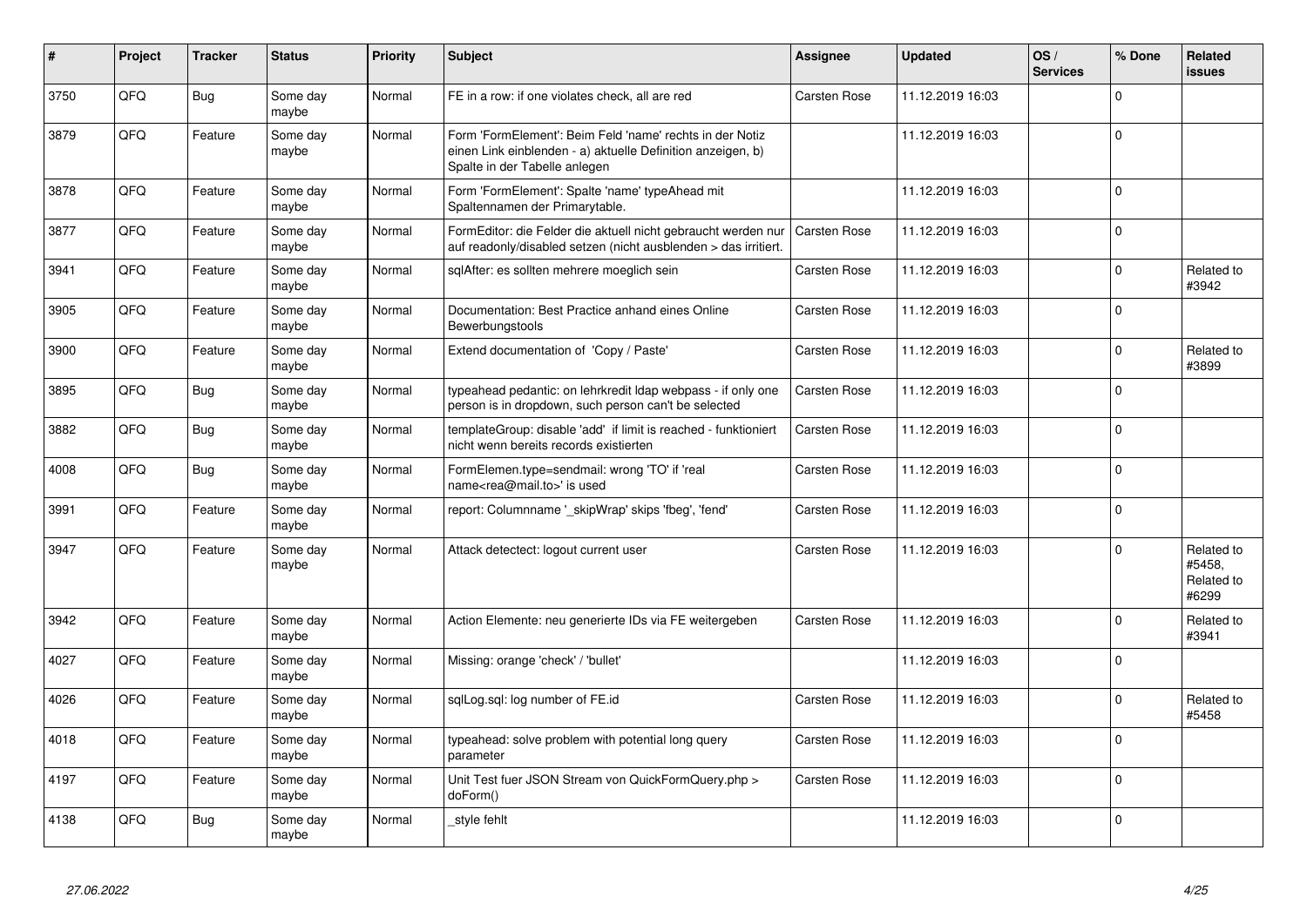| #    | Project | <b>Tracker</b> | <b>Status</b>     | <b>Priority</b> | <b>Subject</b>                                                                                                     | <b>Assignee</b>     | <b>Updated</b>   | OS/<br><b>Services</b> | % Done      | Related<br>issues                           |
|------|---------|----------------|-------------------|-----------------|--------------------------------------------------------------------------------------------------------------------|---------------------|------------------|------------------------|-------------|---------------------------------------------|
| 4122 | QFQ     | <b>Bug</b>     | Some day<br>maybe | Normal          | file: Render Mode hat keinen Effekt                                                                                |                     | 11.12.2019 16:03 |                        | 0           |                                             |
| 4293 | QFQ     | <b>Bug</b>     | Some day<br>maybe | Normal          | Download broken if token 'd:' is missing - but no error<br>message                                                 | <b>Carsten Rose</b> | 11.12.2019 16:03 |                        | $\mathbf 0$ | Related to<br>#7514                         |
| 4259 | QFQ     | Feature        | Some day<br>maybe | Normal          | Instant trigger a cron job                                                                                         | Carsten Rose        | 11.12.2019 16:03 |                        | 0           |                                             |
| 1510 | QFQ     | Feature        | Some day<br>maybe | Normal          | jquery von google laden, falls das nicht geht lokal                                                                |                     | 11.12.2019 16:03 |                        | 0           |                                             |
| 1253 | QFQ     | Feature        | Some day<br>maybe | Normal          | QF: Colorpicker                                                                                                    |                     | 11.12.2019 16:03 |                        | $\mathbf 0$ |                                             |
| 1251 | QFQ     | Feature        | Some day<br>maybe | Normal          | QF: Combo                                                                                                          |                     | 11.12.2019 16:03 |                        | 0           |                                             |
| 1623 | QFQ     | Feature        | Some day<br>maybe | Normal          | RealURL                                                                                                            |                     | 11.12.2019 16:03 |                        | 30          |                                             |
| 1946 | QFQ     | Feature        | Some day<br>maybe | Normal          | Kontrolle ob der ReadOnly Modus bei den<br>Formularelementen korrekt implementiert ist                             | Carsten Rose        | 11.12.2019 16:03 |                        | $\mathbf 0$ |                                             |
| 1635 | QFQ     | Feature        | Some day<br>maybe | Normal          | QFQ Extension content record: weitere Optionen einblenden.                                                         | Carsten Rose        | 11.12.2019 16:03 |                        | $\mathbf 0$ |                                             |
| 2084 | QFQ     | Feature        | Some day<br>maybe | Normal          | Mailto mit encryption: Subrecord                                                                                   | Carsten Rose        | 11.12.2019 16:03 |                        | 0           | Related to<br>#2082                         |
| 2063 | QFQ     | <b>Bug</b>     | Some day<br>maybe | Normal          | Pills auf 'inaktiv' setzen falls keine Element auf dem Pill<br>sichtbar sind.                                      | Benjamin Baer       | 11.12.2019 16:03 |                        | 0           | Related to<br>#3752                         |
| 2995 | QFQ     | Feature        | Some day<br>maybe | Normal          | Dropdown JQuery Plugin: 'chosen' - Moeglichkeit um Select<br>Listen mehr Funktion zu geben. Kein Bootstrap noetig. | Carsten Rose        | 11.12.2019 16:03 |                        | 0           |                                             |
| 2950 | QFQ     | Feature        | Some day<br>maybe | Normal          | Inhalt QFQ Records als File                                                                                        |                     | 11.12.2019 16:03 |                        | 0           |                                             |
| 3216 | QFQ     | Feature        | Some day<br>maybe | Normal          | dynamic update für checkbox label2                                                                                 | Carsten Rose        | 11.12.2019 16:03 |                        | $\mathbf 0$ | Related to<br>#2081                         |
| 3130 | QFQ     | <b>Bug</b>     | Some day<br>maybe | Normal          | Debug Info's nicht korrekt nach 'New > Save'.                                                                      | Carsten Rose        | 11.12.2019 16:03 |                        | $\mathbf 0$ | Related to<br>#3253                         |
| 3267 | QFQ     | Feature        | Some day<br>maybe | Normal          | 2 Forms auf einer Seite: real + Read only                                                                          | Carsten Rose        | 11.12.2019 16:03 |                        | $\mathbf 0$ |                                             |
| 4023 | QFQ     | Feature        | New               | Normal          | prepared statements - FE action: salveld, sqllnsert,<br>sqlUpdate, sqlDelete, sqlBefore, sqlAfter                  | Carsten Rose        | 11.12.2019 16:15 |                        | 0           |                                             |
| 2361 | QFG     | Feature        | New               | Normal          | Logging wer/wann/wo welches Formular aufgerufen hat                                                                | Carsten Rose        | 11.12.2019 16:15 |                        | 0           | Related to<br>#4432,<br>Related to<br>#7480 |
| 7480 | QFG     | Feature        | New               | Normal          | Record History (Undo / Redo)                                                                                       | Carsten Rose        | 11.12.2019 16:16 |                        | $\mathbf 0$ | Related to<br>#2361                         |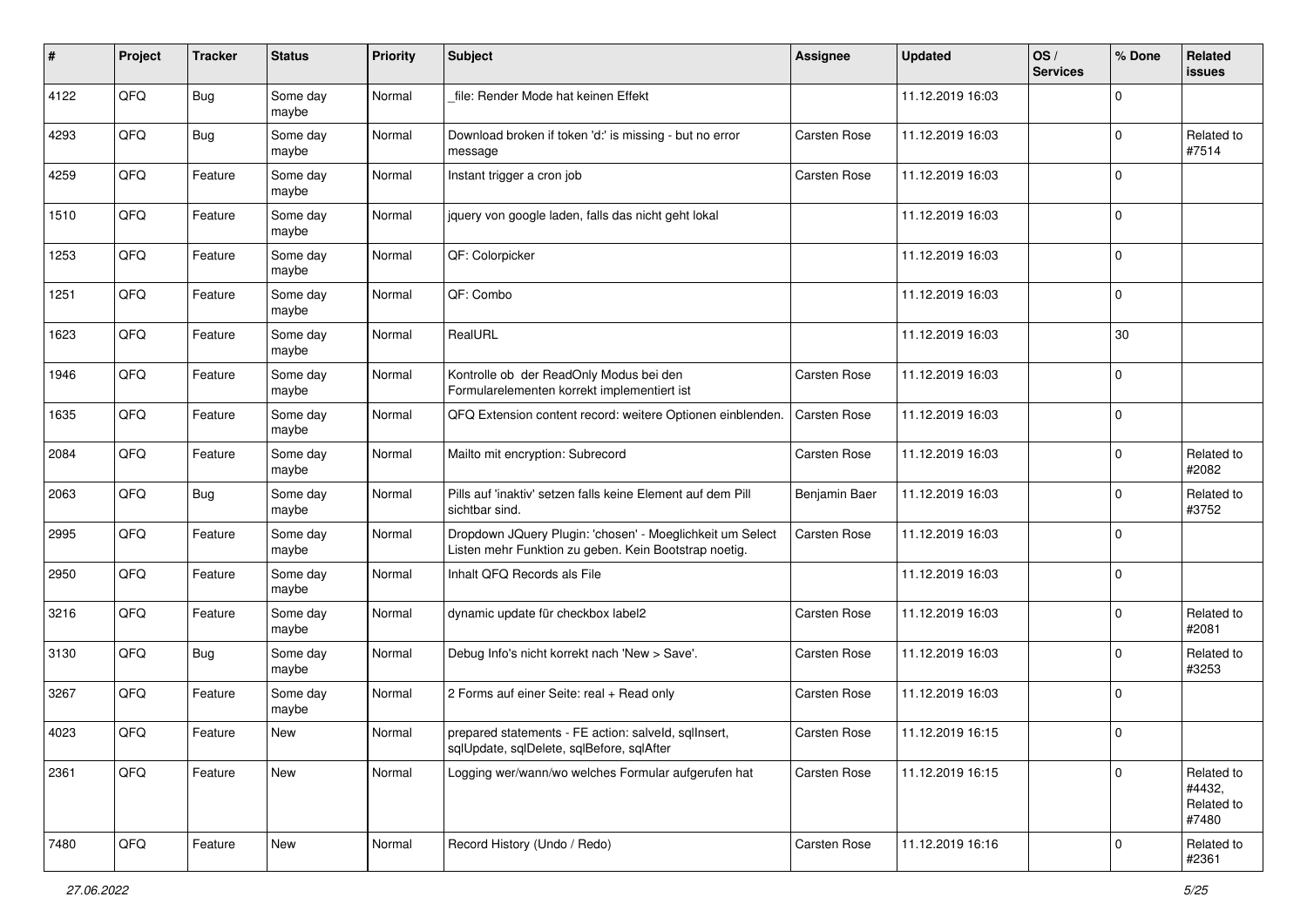| #    | <b>Project</b> | <b>Tracker</b> | <b>Status</b> | <b>Priority</b> | <b>Subject</b>                                                                                                                        | Assignee            | <b>Updated</b>   | OS/<br><b>Services</b> | % Done      | Related<br>issues   |
|------|----------------|----------------|---------------|-----------------|---------------------------------------------------------------------------------------------------------------------------------------|---------------------|------------------|------------------------|-------------|---------------------|
| 6602 | QFQ            | Feature        | <b>New</b>    | Normal          | Formlet: in Report auf Mausklick ein mini-form oeffnen                                                                                | Carsten Rose        | 11.12.2019 16:16 |                        | 0           |                     |
| 4756 | QFQ            | Bug            | New           | Normal          | Form dirty even nothing changes                                                                                                       | <b>Carsten Rose</b> | 11.12.2019 16:16 |                        | $\mathbf 0$ |                     |
| 8702 | QFQ            | Feature        | New           | Normal          | Load Record which is locked: missing user info                                                                                        | Carsten Rose        | 11.12.2019 16:16 |                        | $\mathbf 0$ | Related to<br>#9789 |
| 9777 | QFQ            | Feature        | New           | Normal          | Logging QFQ Variables                                                                                                                 | Carsten Rose        | 16.12.2019 17:17 |                        | $\mathbf 0$ |                     |
| 9853 | QFQ            | Feature        | New           | Normal          | Check das SQL / QFQ / Mail Logfile geschrieben wird                                                                                   |                     | 09.01.2020 11:15 |                        | $\mathbf 0$ |                     |
| 9927 | QFQ            | Feature        | New           | Normal          | QFQ Update: a) Update nur machen wenn BE User<br>eingeloggt ist., b) Bei Fehler genaue Meldung welcher<br>Updateschritt Probleme hat. | <b>Carsten Rose</b> | 22.01.2020 12:59 |                        | $\mathbf 0$ |                     |
| 7660 | QFQ            | Feature        | New           | Normal          | IMAP: import mails to DB, move / delete mails                                                                                         | Carsten Rose        | 01.02.2020 09:52 |                        | $\mathbf 0$ |                     |
| 5782 | QFQ            | Feature        | New           | Normal          | NextCloud API                                                                                                                         | <b>Carsten Rose</b> | 01.02.2020 10:02 |                        | $\mathbf 0$ |                     |
| 7920 | QFQ            | Feature        | New           | Normal          | FE: Syntax Highlight, Zeinlenumbruch                                                                                                  | Carsten Rose        | 01.02.2020 10:03 |                        | $\mathbf 0$ |                     |
| 5942 | QFQ            | Feature        | Priorize      | Normal          | 'L' and 'type': append to links, generate via '_link' by using 'u:'                                                                   | <b>Carsten Rose</b> | 01.02.2020 10:13 |                        | $\mathbf 0$ |                     |
| 3782 | QFQ            | <b>Bug</b>     | Priorize      | Normal          | Bei fehlerhafter Eingabe (z.B. Datum) sollte das erwartete<br>Format angezeigt werden                                                 | <b>Carsten Rose</b> | 01.02.2020 10:13 |                        | $\mathbf 0$ |                     |
| 7616 | QFQ            | <b>Bug</b>     | Priorize      | Normal          | Selectlist with Enum & Dynamic Update                                                                                                 | <b>Carsten Rose</b> | 01.02.2020 10:13 |                        | $\mathbf 0$ |                     |
| 7522 | QFQ            | Feature        | Priorize      | Normal          | Inserting default index.html to folder (Avoid Apache Indexing)                                                                        | <b>Carsten Rose</b> | 01.02.2020 10:13 |                        | 0           |                     |
| 7290 | QFQ            | Feature        | Priorize      | Normal          | FormEditor: title as textarea if LEN(title)>60                                                                                        | <b>Carsten Rose</b> | 01.02.2020 10:13 |                        | $\mathbf 0$ | Blocked by<br>#7682 |
| 7217 | QFQ            | Feature        | Priorize      | Normal          | Download: notice User if `_sip=?` is missing                                                                                          | Carsten Rose        | 01.02.2020 10:13 |                        | $\mathbf 0$ |                     |
| 6998 | QFQ            | Feature        | Priorize      | Normal          | Form: with debug=on show column information as tooltip of<br>column label                                                             | <b>Carsten Rose</b> | 01.02.2020 10:13 |                        | $\mathbf 0$ |                     |
| 6574 | QFQ            | Bug            | Priorize      | Normal          | gfg.log: Fehlermeldung wurde angezeigt, aber nicht geloggt                                                                            | <b>Carsten Rose</b> | 01.02.2020 10:13 |                        | $\mathbf 0$ |                     |
| 8585 | QFQ            | Feature        | Priorize      | Normal          | Enhance Error message for 'unknown form'                                                                                              | Carsten Rose        | 01.02.2020 10:13 |                        | $\mathbf 0$ |                     |
| 8584 | QFQ            | Feature        | Priorize      | Normal          | FE 'Action' - never assign to Container (except Template<br>Group)                                                                    | Carsten Rose        | 01.02.2020 10:13 |                        | 0           |                     |
| 8037 | QFQ            | <b>Bug</b>     | Priorize      | Normal          | FE.type=upload (advanced mode): {{slaveld:V}} missing<br>during dynamic update                                                        | Carsten Rose        | 01.02.2020 10:13 |                        | $\mathbf 0$ |                     |
| 8034 | QFQ            | Feature        | Priorize      | Normal          | FormElement 'data': 22.22.2222 should not be accepted                                                                                 | <b>Carsten Rose</b> | 01.02.2020 10:13 |                        | $\mathbf 0$ |                     |
| 7656 | QFQ            | <b>Bug</b>     | Priorize      | Normal          | FE with required, 'pattern' and 'extraButtonLock': always<br>complain about missing value                                             | Carsten Rose        | 01.02.2020 10:13 |                        | 0           |                     |
| 7630 | QFQ            | Feature        | Priorize      | Normal          | detailed error message for simple upload                                                                                              | Carsten Rose        | 01.02.2020 10:13 |                        | $\mathbf 0$ |                     |
| 9947 | QFQ            | <b>Bug</b>     | Priorize      | Normal          | Unwanted error message if missing 'typeAheadSqlPrefetch'                                                                              | Carsten Rose        | 01.02.2020 10:13 |                        | 0           |                     |
| 9900 | QFQ            | Feature        | Priorize      | Normal          | Generic API Call: tt-content record >> JSON                                                                                           | Carsten Rose        | 01.02.2020 10:13 |                        | 0           |                     |
| 9862 | $\mathsf{QFQ}$ | <b>Bug</b>     | Priorize      | Normal          | Failed writing to sql mail qfq.log should throw an exception                                                                          | Carsten Rose        | 01.02.2020 10:13 |                        | $\pmb{0}$   |                     |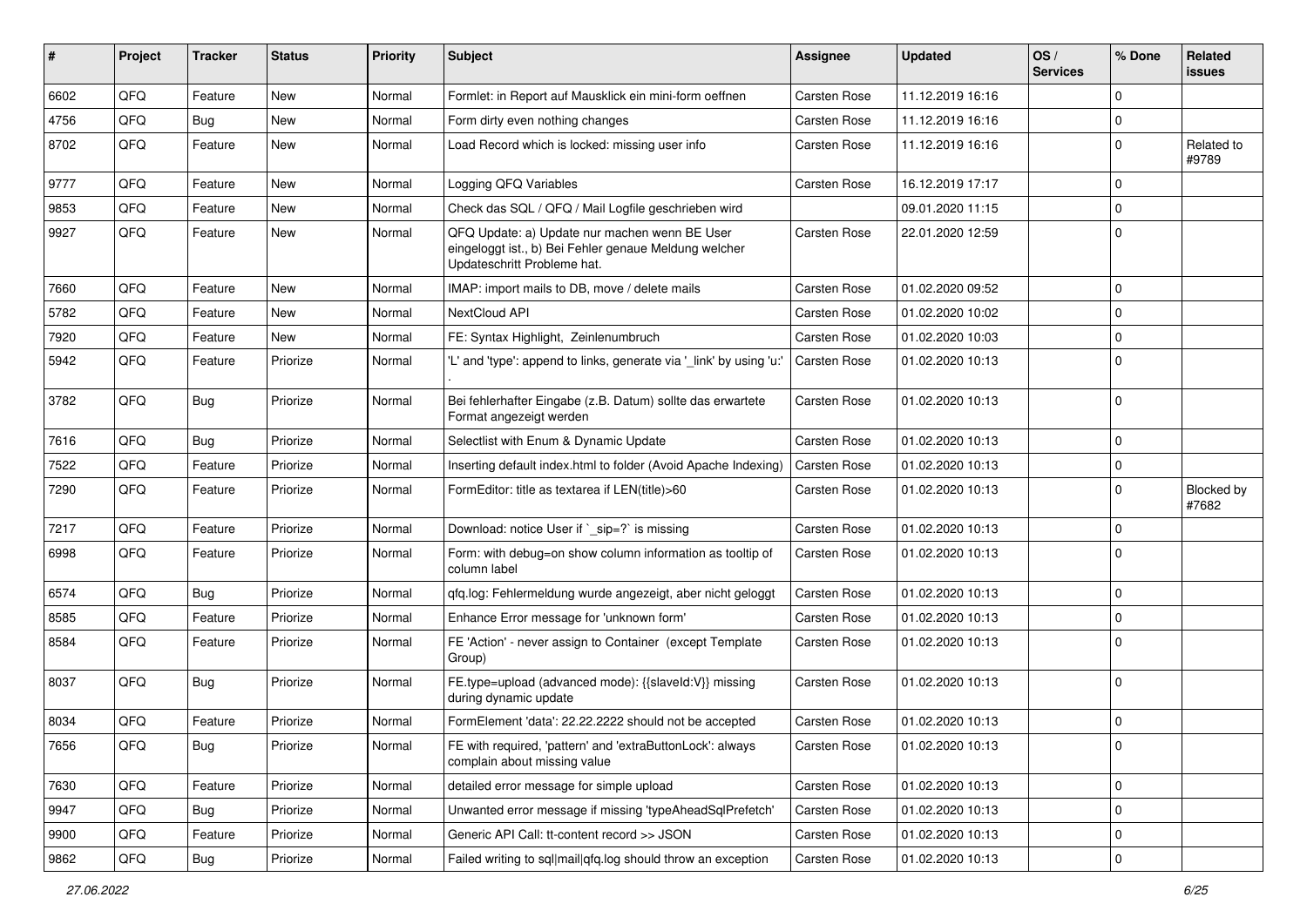| #     | Project | <b>Tracker</b> | <b>Status</b>     | <b>Priority</b> | Subject                                                                                                              | Assignee            | <b>Updated</b>   | OS/<br><b>Services</b> | % Done      | Related<br>issues   |
|-------|---------|----------------|-------------------|-----------------|----------------------------------------------------------------------------------------------------------------------|---------------------|------------------|------------------------|-------------|---------------------|
| 9975  | QFQ     | <b>Bug</b>     | Priorize          | Normal          | Dropdown Menu: 'r:3' broken                                                                                          | <b>Carsten Rose</b> | 01.02.2020 10:13 |                        | $\mathbf 0$ |                     |
| 9983  | QFQ     | Feature        | New               | Normal          | Report Notation: new keyword 'range'                                                                                 | Carsten Rose        | 01.02.2020 15:55 |                        | $\mathbf 0$ |                     |
| 9024  | QFQ     | Bug            | Some day<br>maybe | Normal          | QFQ Einarbeitung                                                                                                     |                     | 01.02.2020 15:56 |                        | $\mathbf 0$ |                     |
| 2643  | QFQ     | <b>Bug</b>     | Some day<br>maybe | Normal          | Zend / PHP Webinars anschauen                                                                                        | Carsten Rose        | 01.02.2020 15:56 |                        | $\mathbf 0$ |                     |
| 9898  | QFQ     | Bug            | Feedback          | Normal          | Formular trotz Timeout gespeichert                                                                                   | Benjamin Baer       | 01.02.2020 15:56 |                        | 0           |                     |
| 9855  | QFQ     | Bug            | New               | Normal          | <b>Required Check</b>                                                                                                |                     | 01.02.2020 15:56 |                        | $\mathbf 0$ |                     |
| 9773  | QFQ     | Bug            | <b>New</b>        | Normal          | form.parameter.formModeGlobal=requiredOff                                                                            | <b>Carsten Rose</b> | 01.02.2020 15:56 |                        | $\mathbf 0$ |                     |
| 9535  | QFQ     | <b>Bug</b>     | Feedback          | Normal          | Report:  AS '_vertical' - column to wide - vertical >> rot45,<br>rot90                                               | Benjamin Baer       | 01.02.2020 15:56 |                        | $\mathbf 0$ |                     |
| 10014 | QFQ     | Feature        | <b>New</b>        | Normal          | Manual.rst: describe behaviour and process order of<br>fillStoreVar, slaveId, sqlBefore,                             | <b>Carsten Rose</b> | 01.02.2020 22:31 |                        | $\mathbf 0$ |                     |
| 9928  | QFQ     | Feature        | Priorize          | Normal          | SpecialColumnName: a) Deprecated: ' AS "_+tag " ', b)<br>New: ' AS "_ <tag1><tag2>"'</tag2></tag1>                   | <b>Carsten Rose</b> | 01.02.2020 23:17 |                        | $\mathbf 0$ | Related to<br>#9929 |
| 8277  | QFQ     | Feature        | Priorize          | Normal          | fe.parameter.default=                                                                                                | Carsten Rose        | 01.02.2020 23:17 |                        | 0           | Related to<br>#8113 |
| 9968  | QFQ     | Feature        | Priorize          | Normal          | Tooltip in Links for Developer                                                                                       | Carsten Rose        | 01.02.2020 23:17 |                        | $\mathbf 0$ |                     |
| 4583  | QFQ     | Bug            | Some day<br>maybe | Normal          | Dynamic Update bei TypeAhead Feldern                                                                                 | Carsten Rose        | 01.02.2020 23:19 |                        | $\mathbf 0$ |                     |
| 4528  | QFQ     | Bug            | Some day<br>maybe | Normal          | extraButtonLock mit SQLAhead Bug                                                                                     | Carsten Rose        | 01.02.2020 23:19 |                        | $\Omega$    |                     |
| 4092  | QFQ     | <b>Bug</b>     | Some day<br>maybe | Normal          | 1) Logging verbessern wann welches FE warum ausgefuehrt<br>wird, 2) Documentation: Best Practice Template Group      | <b>Carsten Rose</b> | 01.02.2020 23:19 |                        | 0           | Related to<br>#3504 |
| 3613  | QFQ     | <b>Bug</b>     | Some day<br>maybe | Normal          | note /note unchecked -> note div (col-md) wird weiterhin<br>gerendert                                                | Elias Villiger      | 01.02.2020 23:19 |                        | 100         |                     |
| 5389  | QFQ     | Feature        | Some day<br>maybe | Normal          | QFQ Design: Multline label / note                                                                                    | Benjamin Baer       | 01.02.2020 23:19 |                        | 0           |                     |
| 5132  | QFQ     | Feature        | Some day<br>maybe | Normal          | Error Message sendmail missing attachment: more details                                                              | Carsten Rose        | 01.02.2020 23:19 |                        | 0           |                     |
| 5021  | QFQ     | <b>Bug</b>     | Some day<br>maybe | Normal          | FE.typ=extra - during save displays error 'datum2' already<br>filled in STORE SIP - the value is stored nevertheless | <b>Carsten Rose</b> | 01.02.2020 23:19 |                        | $\mathbf 0$ | Related to<br>#3875 |
| 4872  | QFQ     | Feature        | Some day<br>maybe | Normal          | Fields of Typo3 page available in STORE_TYPO3                                                                        | Carsten Rose        | 01.02.2020 23:19 |                        | 0           |                     |
| 4869  | QFQ     | Feature        | Some day<br>maybe | Normal          | Dynamic Update (show, hide, readonly?, required?) for<br><b>Template Group Elements</b>                              | Carsten Rose        | 01.02.2020 23:19 |                        | 0           | Related to<br>#4865 |
| 4606  | QFG     | Feature        | Some day<br>maybe | Normal          | link: qualifier to render bootstrap button                                                                           | Carsten Rose        | 01.02.2020 23:19 |                        | 0           |                     |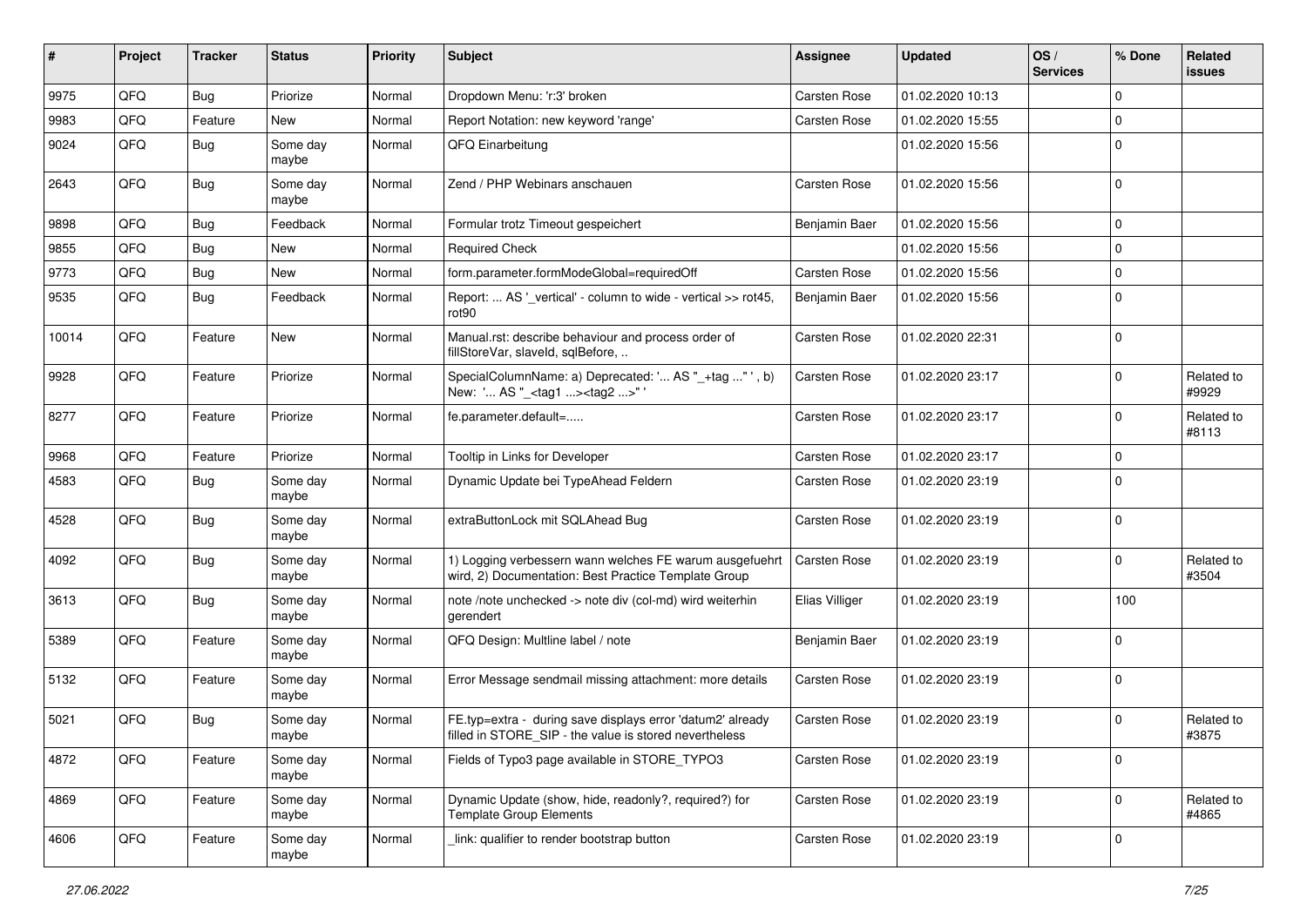| #    | Project | <b>Tracker</b> | <b>Status</b>     | <b>Priority</b> | <b>Subject</b>                                                                   | Assignee            | <b>Updated</b>   | OS/<br><b>Services</b> | % Done      | Related<br>issues   |
|------|---------|----------------|-------------------|-----------------|----------------------------------------------------------------------------------|---------------------|------------------|------------------------|-------------|---------------------|
| 5877 | QFQ     | <b>Bug</b>     | Some day<br>maybe | Normal          | FE.type=note:bsColumn strange behaviour                                          |                     | 01.02.2020 23:19 |                        | $\Omega$    |                     |
| 5852 | QFQ     | Feature        | Some day<br>maybe | Normal          | Logging: mail.log / sql.log - im FE anzeigen und via AJAX<br>aktualisieren       | Carsten Rose        | 01.02.2020 23:19 |                        | $\Omega$    | Related to<br>#5885 |
| 5805 | QFQ     | Feature        | Some day<br>maybe | Normal          | TypeAHead SQL value instead of key stored                                        |                     | 01.02.2020 23:19 |                        | $\Omega$    | Related to<br>#5444 |
| 5768 | QFQ     | <b>Bug</b>     | Some day<br>maybe | Normal          | {{pageLanguage:T}}' missing if QFQ is called via api                             | <b>Carsten Rose</b> | 01.02.2020 23:19 |                        | $\Omega$    |                     |
| 5706 | QFQ     | <b>Bug</b>     | Some day<br>maybe | Normal          | upload: fileDestination needs to be sanatized                                    | <b>Carsten Rose</b> | 01.02.2020 23:19 |                        | 0           |                     |
| 5579 | QFQ     | Feature        | Some day<br>maybe | Normal          | Enhance Doc / Presentation: variable type 'link column type'                     | Carsten Rose        | 01.02.2020 23:19 |                        | $\Omega$    |                     |
| 5557 | QFQ     | <b>Bug</b>     | Some day<br>maybe | Normal          | Form load: STORE_RECORD filled, but should be empty                              | Carsten Rose        | 01.02.2020 23:19 |                        | $\Omega$    |                     |
| 7100 | QFQ     | Feature        | Some day<br>maybe | Normal          | Download: log access, max downloads, time limit                                  |                     | 01.02.2020 23:19 |                        | $\Omega$    |                     |
| 6704 | QFQ     | Feature        | Some day<br>maybe | Normal          | Upload Mode: Bilder in Notizen rechts sollen aktuellen<br>Upload repräsentieren. |                     | 01.02.2020 23:19 |                        | $\Omega$    | Related to<br>#3264 |
| 6084 | QFQ     | Feature        | Some day<br>maybe | Normal          | New escape type: 'D' - convert date                                              |                     | 01.02.2020 23:19 |                        | $\Omega$    |                     |
| 5991 | QFQ     | Bug            | Some day<br>maybe | Normal          | URLs with ' ' or long parameter are problematic                                  | <b>Carsten Rose</b> | 01.02.2020 23:19 |                        | $\mathbf 0$ |                     |
| 5983 | QFQ     | Feature        | Some day<br>maybe | Normal          | Form Submit (save & update): normalize date/-time FE                             | Carsten Rose        | 01.02.2020 23:19 |                        | $\mathbf 0$ |                     |
| 5923 | QFQ     | Feature        | Some day<br>maybe | Normal          | fillStoreSystemBySqlLate                                                         |                     | 01.02.2020 23:19 |                        | 0           |                     |
| 5895 | QFQ     | Feature        | Some day<br>maybe | Normal          | Tutorial: List of all QFQ Features                                               |                     | 01.02.2020 23:19 |                        | $\mathbf 0$ |                     |
| 5893 | QFQ     | Feature        | Some day<br>maybe | Normal          | Edit on double-click                                                             |                     | 01.02.2020 23:19 |                        | $\Omega$    | Related to<br>#5894 |
| 8056 | QFQ     | Feature        | Some day<br>maybe | Normal          | Termin Organisation (Reservation)                                                |                     | 01.02.2020 23:19 |                        | $\Omega$    | Related to<br>#8658 |
| 7921 | QFQ     | Feature        | Some day<br>maybe | Normal          | Rest API Export: URL kuerzer machen                                              |                     | 01.02.2020 23:19 |                        | $\Omega$    |                     |
| 7281 | QFQ     | <b>Bug</b>     | Some day<br>maybe | Normal          | Subrecords: on large screen separator line too short                             |                     | 01.02.2020 23:19 |                        | $\mathbf 0$ |                     |
| 8522 | QFQ     | Feature        | Some day<br>maybe | Normal          | build QFQ - npm warnings                                                         | Benjamin Baer       | 01.02.2020 23:19 |                        | 50          |                     |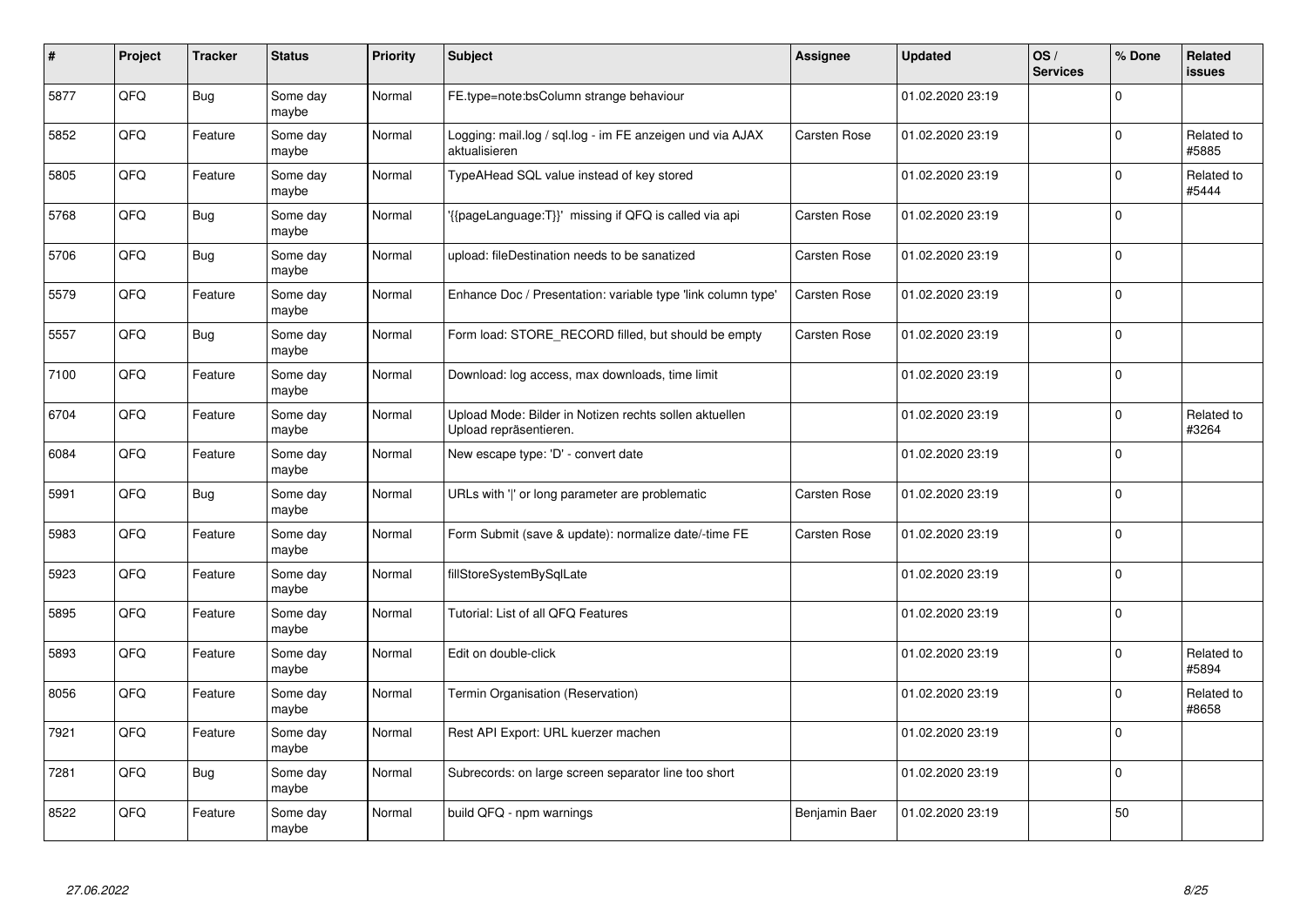| #    | Project | <b>Tracker</b> | <b>Status</b>     | <b>Priority</b> | <b>Subject</b>                                                                                                                                           | <b>Assignee</b> | <b>Updated</b>   | OS/<br><b>Services</b> | % Done      | Related<br>issues                           |
|------|---------|----------------|-------------------|-----------------|----------------------------------------------------------------------------------------------------------------------------------------------------------|-----------------|------------------|------------------------|-------------|---------------------------------------------|
| 4651 | QFQ     | <b>Bug</b>     | Some day<br>maybe | Normal          | "Loading document" Modal wird angezeigt bei uzhcd type=2<br>Ansicht                                                                                      | Carsten Rose    | 01.02.2020 23:20 |                        | $\Omega$    |                                             |
| 4454 | QFQ     | Bug            | Some day<br>maybe | Normal          | Required Elements: multiple elements in a row - whole row<br>marked if only one input is empty.                                                          | Benjamin Baer   | 01.02.2020 23:20 |                        | 0           |                                             |
| 4439 | QFQ     | Feature        | Some day<br>maybe | Normal          | Log: report all actions fired by an FE Element, incl. the<br>original directive (slaveld, sqllnsert, )                                                   |                 | 01.02.2020 23:20 |                        | $\Omega$    | Related to<br>#4432,<br>Related to<br>#5458 |
| 4435 | QFQ     | Feature        | Some day<br>maybe | Normal          | Report: striptags - specify allowed tags                                                                                                                 |                 | 01.02.2020 23:20 |                        | 0           |                                             |
| 4433 | QFQ     | Feature        | Some day<br>maybe | Normal          | Log when SIP will be destroyed by QFQ for any (security)<br>reason                                                                                       |                 | 01.02.2020 23:20 |                        | $\Omega$    | Related to<br>#4432,<br>Related to<br>#5458 |
| 4398 | QFQ     | <b>Bug</b>     | Some day<br>maybe | Normal          | Typeahead: mouse click in a prefilled input opens a single<br>item dropdown with the current value - click on it seems to<br>set the value, not the key. | Benjamin Baer   | 01.02.2020 23:20 |                        | $\Omega$    | Related to<br>#4457                         |
| 4330 | QFQ     | Feature        | Some day<br>maybe | Normal          | Error Message: report missing {{ / }} in sqlUpdate, sqlInsert,<br>sqlDelete, sqlAfter, sqlBefore in FE action elements.                                  | Carsten Rose    | 01.02.2020 23:20 |                        | $\mathbf 0$ |                                             |
| 4328 | QFQ     | <b>Bug</b>     | Some day<br>maybe | Normal          | Error Message: Show FE name/number on problems in FE                                                                                                     | Carsten Rose    | 01.02.2020 23:20 |                        | $\mathbf 0$ |                                             |
| 1234 | QFQ     | Feature        | Some day<br>maybe | Normal          | QF: Record numbering: Im Grid soll in Spalte 1 optional die<br>laufende Nummer der Records angezeigt werden.                                             |                 | 01.02.2020 23:20 |                        | $\Omega$    |                                             |
| 955  | QFQ     | Feature        | Some day<br>maybe | Normal          | QF: Notizen vor/nach dem Form                                                                                                                            |                 | 01.02.2020 23:20 |                        | $\Omega$    |                                             |
| 5455 | QFQ     | Feature        | Some day<br>maybe | Normal          | Mail Redirects grld abhaengig                                                                                                                            |                 | 01.02.2020 23:20 |                        | $\Omega$    |                                             |
| 5428 | QFQ     | Feature        | Some day<br>maybe | Normal          | secure thumbnail: late render on access.                                                                                                                 | Carsten Rose    | 01.02.2020 23:20 |                        | $\Omega$    |                                             |
| 5342 | QFQ     | Feature        | Some day<br>maybe | Normal          | link - with HTML Attributes                                                                                                                              |                 | 01.02.2020 23:20 |                        | $\Omega$    | Related to<br>#14077                        |
| 5024 | QFQ     | Feature        | Some day<br>maybe | Normal          | Fabric: Generate PDF with edits                                                                                                                          | Benjamin Baer   | 01.02.2020 23:20 |                        | $\Omega$    | Related to<br>#10704                        |
| 4816 | QFQ     | Feature        | Some day<br>maybe | Normal          | Templates for QFQ Reports (Tables, Radios, )                                                                                                             |                 | 01.02.2020 23:20 |                        | 0 I         |                                             |
| 4757 | QFG     | Feature        | Some day<br>maybe | Normal          | Test subrecord: download links ok? Links ok?                                                                                                             | Carsten Rose    | 01.02.2020 23:20 |                        | $\mathbf 0$ |                                             |
| 4652 | QFG     | Feature        | Some day<br>maybe | Normal          | UZH CD: Weiterleitung auf benutzerdefinierte 403/404 Seite                                                                                               | Carsten Rose    | 01.02.2020 23:20 |                        | $\mathbf 0$ |                                             |
| 7402 | QFG     | <b>Bug</b>     | Some day<br>maybe | Normal          | thumbnail cache: outdated picture when permission denied<br>and permission resolved.                                                                     |                 | 01.02.2020 23:20 |                        | 0           |                                             |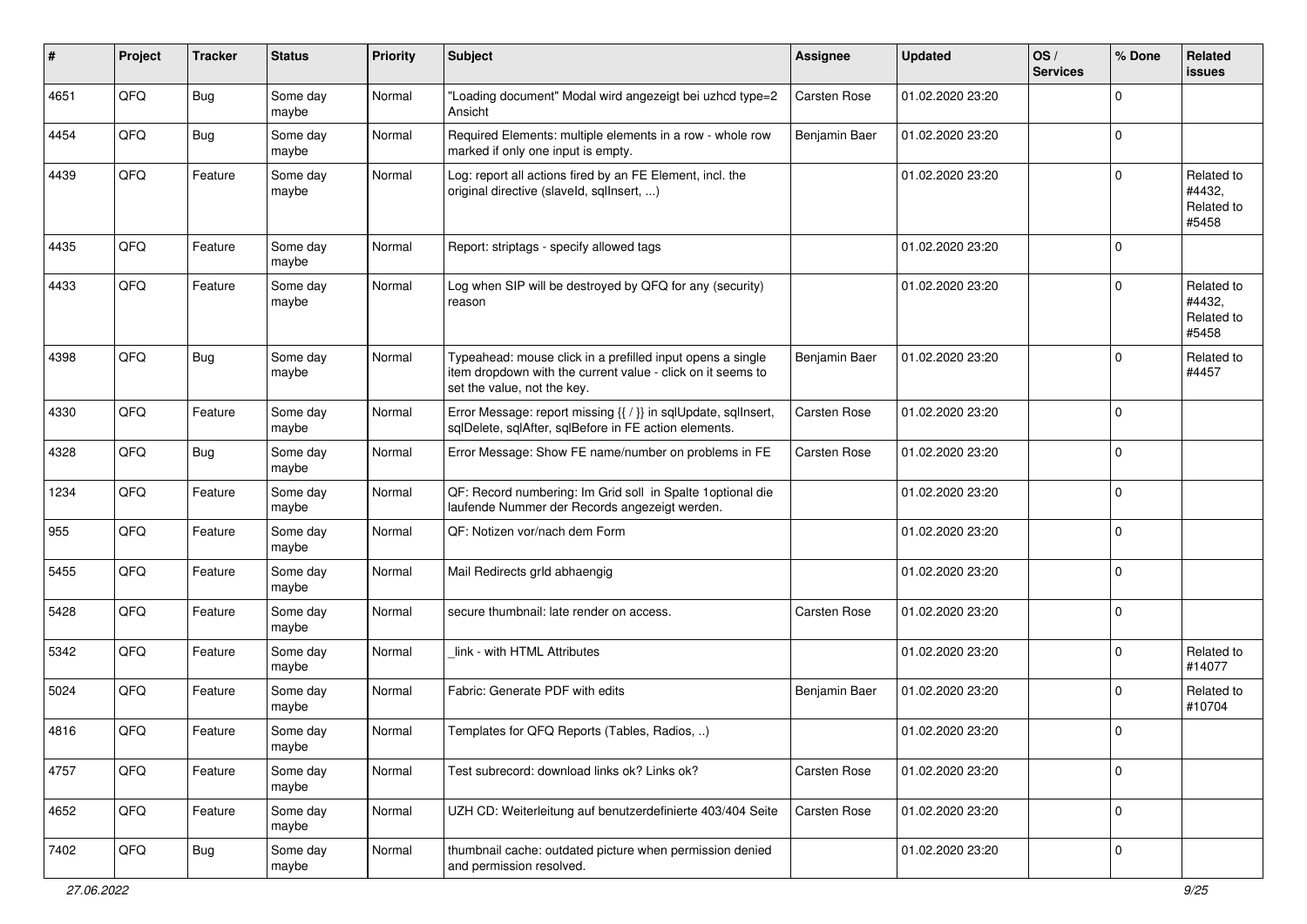| #    | Project | <b>Tracker</b> | <b>Status</b>     | <b>Priority</b> | <b>Subject</b>                                                                                                                                                | <b>Assignee</b>     | <b>Updated</b>   | OS/<br><b>Services</b> | % Done      | Related<br>issues                           |
|------|---------|----------------|-------------------|-----------------|---------------------------------------------------------------------------------------------------------------------------------------------------------------|---------------------|------------------|------------------------|-------------|---------------------------------------------|
| 7101 | QFQ     | <b>Bug</b>     | Some day<br>maybe | Normal          | 'form' in SIP and 'report' - breaks                                                                                                                           |                     | 01.02.2020 23:20 |                        | 0           |                                             |
| 5851 | QFQ     | Feature        | Some day<br>maybe | Normal          | Queue System implementieren: MQTT, RabbitMQ                                                                                                                   |                     | 01.02.2020 23:20 |                        | $\Omega$    | Related to<br>#5715                         |
| 5850 | QFQ     | Feature        | Some day<br>maybe | Normal          | Deployment: In QFQ Doc best practice fuer zeitgemaesses<br>Deployment beschreiben                                                                             |                     | 01.02.2020 23:20 |                        | 0           |                                             |
| 5665 | QFQ     | Feature        | Some day<br>maybe | Normal          | Versuch das '{{!' nicht mehr noetig ist.                                                                                                                      | <b>Carsten Rose</b> | 01.02.2020 23:20 |                        | $\Omega$    | Related to<br>#7432,<br>Related to<br>#7434 |
| 4443 | QFQ     | Feature        | Some day<br>maybe | Normal          | Form: multiple secondary tables                                                                                                                               |                     | 01.02.2020 23:20 |                        | 0           |                                             |
| 4365 | QFQ     | Feature        | Some day<br>maybe | Normal          | Multi Language: new way of config                                                                                                                             | <b>Carsten Rose</b> | 01.02.2020 23:20 |                        | $\mathbf 0$ |                                             |
| 4343 | QFQ     | Feature        | Some day<br>maybe | Normal          | Link: Classifier to add 'attributes'                                                                                                                          | Carsten Rose        | 01.02.2020 23:20 |                        | 0           | Related to<br>#14077                        |
| 4659 | QFQ     | <b>Bug</b>     | Some day<br>maybe | Normal          | infoButtonExtra                                                                                                                                               | Carsten Rose        | 01.02.2020 23:20 |                        | $\Omega$    |                                             |
| 4650 | QFQ     | Feature        | Some day<br>maybe | Normal          | Convert html to doc/rtf                                                                                                                                       | <b>Carsten Rose</b> | 01.02.2020 23:20 |                        | 0           | Related to<br>#10704                        |
| 4640 | QFQ     | Feature        | Some day<br>maybe | Normal          | Rename System Forms                                                                                                                                           |                     | 01.02.2020 23:20 |                        | $\Omega$    |                                             |
| 4627 | QFQ     | Feature        | Some day<br>maybe | Normal          | dbupdate: all tables - check 'create', 'modified' if it is possible<br>to change to default 'CURRENT_TIMESTAMP' and modified<br>'ON UPDATE CURRENT_TIMESTAMP' |                     | 01.02.2020 23:20 |                        | 0           |                                             |
| 4626 | QFQ     | Feature        | Some day<br>maybe | Normal          | Mobile View: 'classBody=qfq-form-right' makes no sense                                                                                                        |                     | 01.02.2020 23:20 |                        | $\mathbf 0$ |                                             |
| 4551 | QFQ     | Feature        | Some day<br>maybe | Normal          | Set 'pills' via dynamicUpdate to show/hide/disabled                                                                                                           |                     | 01.02.2020 23:20 |                        | 0           | Related to<br>#3752                         |
| 4549 | QFQ     | <b>Bug</b>     | Some day<br>maybe | Normal          | TemplateGroups: FE.type SELECT loose selected value after   Carsten Rose<br>save                                                                              |                     | 01.02.2020 23:20 |                        | $\Omega$    | Related to<br>#4548,<br>Related to<br>#4771 |
| 4546 | QFQ     | <b>Bug</b>     | Some day<br>maybe | Normal          | NH: SIP storage is destroyed                                                                                                                                  |                     | 01.02.2020 23:20 |                        | 0           |                                             |
| 4536 | QFG     | Feature        | Some day<br>maybe | Normal          | FE upload: problem with delete if mutliple uploads an<br>FE.name="                                                                                            |                     | 01.02.2020 23:20 |                        | $\mathbf 0$ |                                             |
| 4446 | QFQ     | Feature        | Some day<br>maybe | Normal          | New FE get same feldContainerId as last modifed FE                                                                                                            |                     | 01.02.2020 23:20 |                        | $\mathbf 0$ |                                             |
| 5892 | QFG     | Feature        | Some day<br>maybe | Normal          | QFQ should use T3 API to manipulate FE GROUP<br>membership                                                                                                    |                     | 01.02.2020 23:20 |                        | 0           |                                             |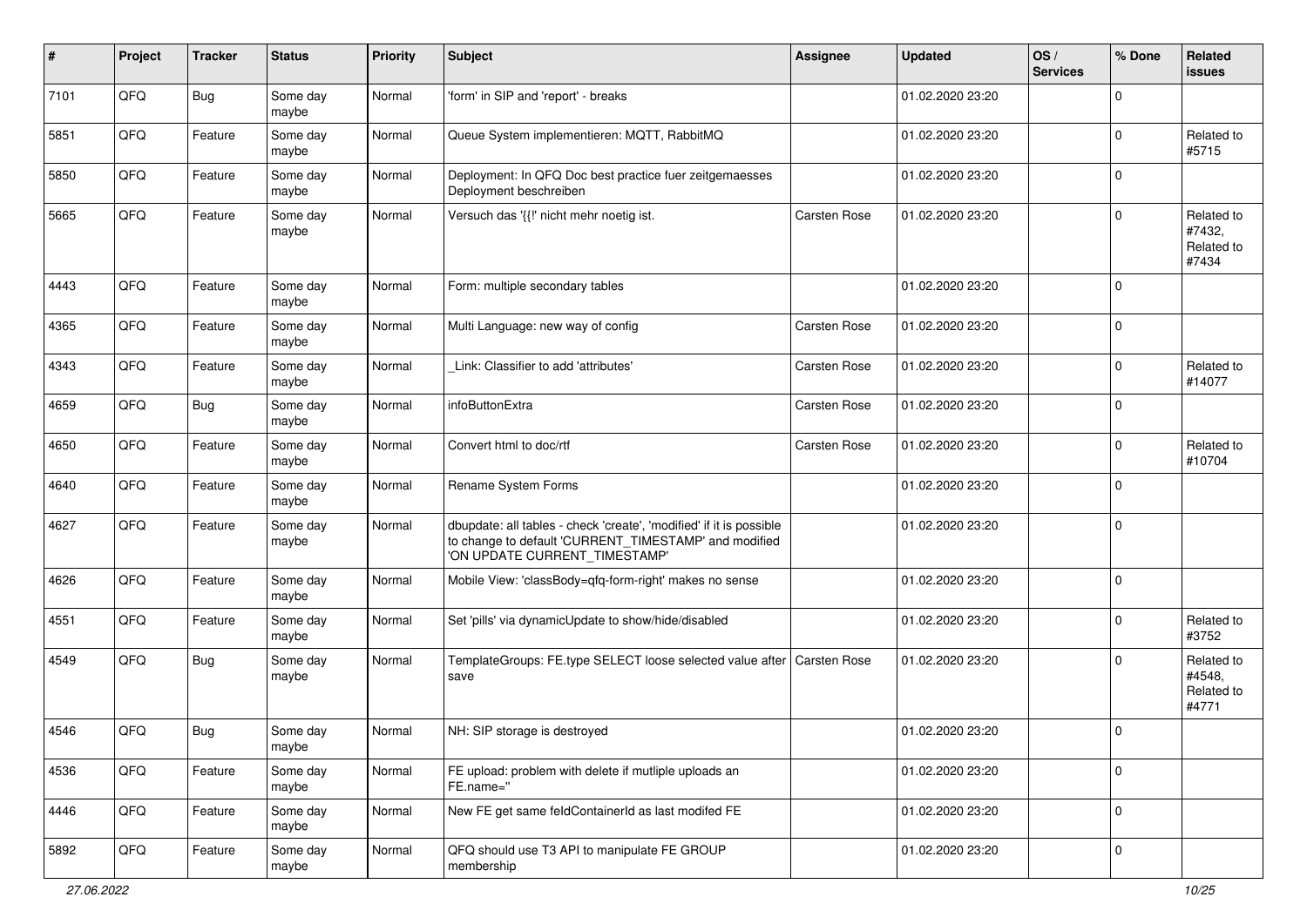| ∦    | Project        | <b>Tracker</b> | <b>Status</b>     | <b>Priority</b> | <b>Subject</b>                                                                                        | <b>Assignee</b> | <b>Updated</b>   | OS/<br><b>Services</b> | % Done       | Related<br>issues                              |
|------|----------------|----------------|-------------------|-----------------|-------------------------------------------------------------------------------------------------------|-----------------|------------------|------------------------|--------------|------------------------------------------------|
| 5480 | QFQ            | Feature        | Some day<br>maybe | Normal          | QFQ: Dokumentation mit Screenshots versehen                                                           | Carsten Rose    | 01.02.2020 23:20 |                        | 0            | Related to<br>#9879                            |
| 5452 | QFQ            | Feature        | Some day<br>maybe | Normal          | Thumbnails from PDF: bad quality                                                                      |                 | 01.02.2020 23:20 |                        | $\mathbf 0$  |                                                |
| 4771 | QFQ            | Bug            | Some day<br>maybe | Normal          | qfq: select-down-values empty after save (edit-form for<br>program administrators)                    | Carsten Rose    | 01.02.2020 23:20 |                        | 0            | Related to<br>#4549, Has<br>duplicate<br>#4282 |
| 4719 | QFQ            | Feature        | Some day<br>maybe | Normal          | Custom Message in Client in case of 'Browser tab close,<br>modification will be lost'                 |                 | 01.02.2020 23:20 |                        | 0            |                                                |
| 3547 | QFQ            | Bug            | New               | Normal          | FE of type 'note' causes writing of empty fields.                                                     | Carsten Rose    | 01.02.2020 23:21 |                        | 0            |                                                |
| 3504 | QFQ            | Feature        | New               | Normal          | Logging: welche Action FEs werden wann wie ausgefuehrt                                                | Carsten Rose    | 01.02.2020 23:21 |                        | 0            | Related to<br>#5458,<br>Related to<br>#4092    |
| 5576 | QFQ            | <b>Bug</b>     | New               | Normal          | Using MySQL 'DROP' requires privilege - wich is not really<br>necessary.                              | Carsten Rose    | 01.02.2020 23:21 |                        | $\mathbf 0$  |                                                |
| 5131 | QFQ            | Feature        | <b>New</b>        | Normal          | Activate Spin Gear ('wait/busy' indicator) via LINK attribute                                         | Carsten Rose    | 01.02.2020 23:21 |                        | 0            |                                                |
| 4250 | QFQ            | Feature        | New               | Normal          | AutoCron in QFQ via PHP                                                                               | Carsten Rose    | 01.02.2020 23:21 |                        | 0            | Related to<br>#3292,<br>Related to<br>#3291    |
| 6483 | QFQ            | <b>Bug</b>     | New               | Normal          | R Store funktioniert nicht bei 'Report Notation' im FE                                                | Carsten Rose    | 01.02.2020 23:21 |                        | 0            |                                                |
| 6462 | QFQ            | <b>Bug</b>     | New               | Normal          | File Upload: Nutzlose Fehlermeldung wenn Datei zu gross                                               | Carsten Rose    | 01.02.2020 23:21 |                        | 0            | Related to<br>#6139                            |
| 6437 | QFQ            | Feature        | New               | Normal          | Neuer Mode Button bei FormElementen                                                                   | Carsten Rose    | 01.02.2020 23:21 |                        | 0            | Related to<br>#9668.<br>Blocked by<br>#9678    |
| 6292 | QFQ            | Feature        | New               | Normal          | Download: File speichern mit Hash aber original Filename in<br>der Datenbank vermerken fuer Downloads | Carsten Rose    | 01.02.2020 23:21 |                        | $\mathbf 0$  |                                                |
| 6289 | QFQ            | Feature        | New               | Normal          | Form: Log                                                                                             | Carsten Rose    | 01.02.2020 23:21 |                        | $\mathbf 0$  |                                                |
| 6765 | QFQ            | Feature        | New               | Normal          | Moeglichkeit via QFQ eigene Logs zu schreiben                                                         | Carsten Rose    | 01.02.2020 23:21 |                        | 0            |                                                |
| 6677 | $\mathsf{QFQ}$ | Bug            | New               | Normal          | Error message FE Action Element: no/wrong FE reference<br>who cause the problem.                      | Carsten Rose    | 01.02.2020 23:21 |                        | 0            |                                                |
| 6594 | QFQ            | Feature        | New               | Normal          | Excel: on download, check if there is a valid sip                                                     | Carsten Rose    | 01.02.2020 23:21 |                        | $\mathsf{O}$ |                                                |
| 6609 | QFQ            | Feature        | New               | Normal          | Formlet: JSON API erweitern                                                                           | Carsten Rose    | 01.02.2020 23:21 |                        | 50           |                                                |
| 7119 | QFQ            | Feature        | New               | Normal          | Upload: scaleDownWidth, scaleDownHeight                                                               | Carsten Rose    | 01.02.2020 23:21 |                        | $\mathbf 0$  |                                                |
| 7102 | QFQ            | Feature        | New               | Normal          | Comment sign in report: '#' and '--'                                                                  | Carsten Rose    | 01.02.2020 23:21 |                        | $\mathbf 0$  |                                                |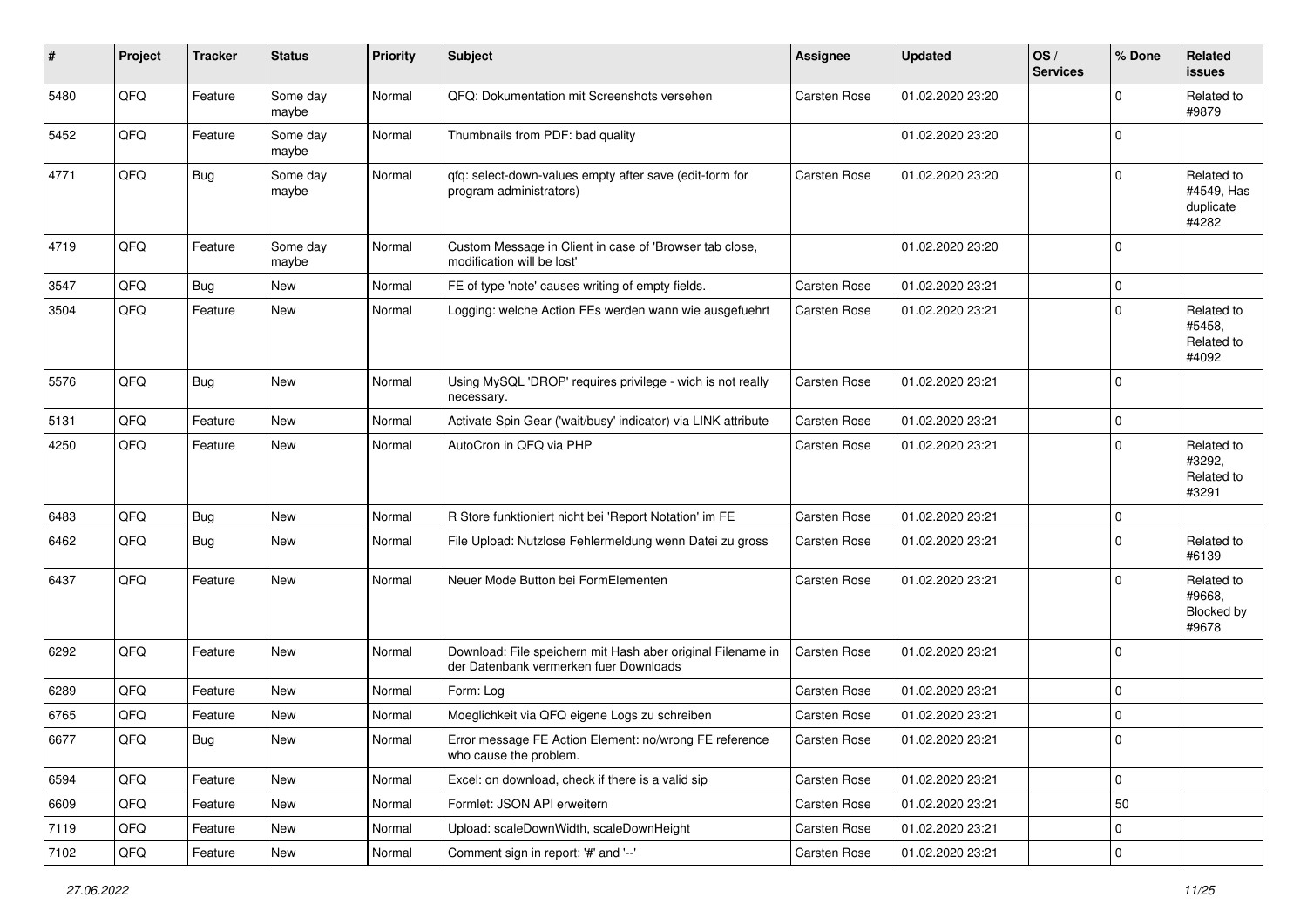| ∦    | Project | <b>Tracker</b> | <b>Status</b>     | <b>Priority</b> | <b>Subject</b>                                                                                                             | <b>Assignee</b> | <b>Updated</b>   | OS/<br><b>Services</b> | % Done      | Related<br>issues         |
|------|---------|----------------|-------------------|-----------------|----------------------------------------------------------------------------------------------------------------------------|-----------------|------------------|------------------------|-------------|---------------------------|
| 7099 | QFQ     | Feature        | New               | Normal          | Redesign FormEditor                                                                                                        | Carsten Rose    | 01.02.2020 23:21 |                        | $\mathbf 0$ |                           |
| 7014 | QFQ     | Bug            | New               | Normal          | Sending invalid emails succeeds when<br>debug.redirectAllMailTo is set                                                     | Carsten Rose    | 01.02.2020 23:21 |                        | $\mathbf 0$ |                           |
| 6972 | QFQ     | Feature        | Some day<br>maybe | Normal          | Fabric Clipboard / cross browser tab                                                                                       | Benjamin Baer   | 01.02.2020 23:21 |                        | 0           |                           |
| 6970 | QFQ     | Feature        | Some day<br>maybe | Normal          | tablesorter: default fuer 'sortReset' aendern von 'Ctrl' zu 'Alt'                                                          | Benjamin Baer   | 01.02.2020 23:21 |                        | $\mathbf 0$ |                           |
| 6912 | QFQ     | <b>Bug</b>     | New               | Normal          | error Message Var 'deadline' already set in SIP - in Form<br>with FE.value={{deadline:R:::{{deadlinePeriod:Y}}}}           | Carsten Rose    | 01.02.2020 23:21 |                        | $\mathbf 0$ |                           |
| 6855 | QFQ     | Feature        | New               | Normal          | With {{feUser:U}}!={{feUser:T}}: Save / Delete: only possible<br>with {{feUserSave:U}}='yes' and '{{feUserDelete:U}}='yes' | Carsten Rose    | 01.02.2020 23:21 |                        | $\mathbf 0$ |                           |
| 7481 | QFQ     | Feature        | New               | Normal          | Detect 'BaseUrl' automatically                                                                                             | Carsten Rose    | 01.02.2020 23:21 |                        | 0           |                           |
| 7342 | QFQ     | Feature        | New               | Normal          | add content = hide this                                                                                                    | Carsten Rose    | 01.02.2020 23:21 |                        | $\mathbf 0$ |                           |
| 7280 | QFQ     | Feature        | New               | Normal          | recently used table                                                                                                        | Carsten Rose    | 01.02.2020 23:21 |                        | 0           |                           |
| 7261 | QFQ     | Bug            | New               | Normal          | Report pathFilename for user without path, only the filename                                                               | Carsten Rose    | 01.02.2020 23:21 |                        | 0           |                           |
| 7239 | QFQ     | Feature        | New               | Normal          | TinyMCE: html tag whitelist                                                                                                | Carsten Rose    | 01.02.2020 23:21 |                        | 0           | Related to<br>#14320      |
| 7219 | QFQ     | <b>Bug</b>     | New               | Normal          | typeSheadSql / typeAheadSqlPrefetch: change to curly<br>braces                                                             | Carsten Rose    | 01.02.2020 23:21 |                        | 0           |                           |
| 7175 | QFQ     | Feature        | New               | Normal          | Upload: md5 hash as filename                                                                                               | Carsten Rose    | 01.02.2020 23:21 |                        | 0           |                           |
| 9602 | QFQ     | Feature        | New               | Normal          | Form definition as JSON                                                                                                    | Carsten Rose    | 01.02.2020 23:21 |                        | $\mathbf 0$ | Related to<br>#9600       |
| 7683 | QFQ     | Feature        | New               | Normal          | Special column names in '{{ SELECT  AS _link }}' should be Carsten Rose<br>detected                                        |                 | 01.02.2020 23:21 |                        | 0           |                           |
| 7681 | QFQ     | Feature        | New               | Normal          | Optional switch off 'check for modified record'                                                                            | Carsten Rose    | 01.02.2020 23:21 |                        | 0           |                           |
| 7574 | QFQ     | Bug            | New               | Normal          | Substitute error: form element not reported / dont parse<br>Form.note                                                      | Carsten Rose    | 01.02.2020 23:21 |                        | $\mathbf 0$ |                           |
| 7521 | QFQ     | Feature        | New               | Normal          | TemplateGroup: fe.type=upload                                                                                              | Carsten Rose    | 01.02.2020 23:21 |                        | $\mathbf 0$ | Related to<br>#9706       |
| 4082 | QFQ     | Feature        | New               | Normal          | Dynamic Update: modeSql - useful default                                                                                   | Carsten Rose    | 01.02.2020 23:22 |                        | $\mathbf 0$ |                           |
| 7512 | QFQ     | <b>Bug</b>     | New               | Normal          | FE: inputType=number >> 'pattern' is not respected                                                                         | Carsten Rose    | 01.02.2020 23:22 |                        | 0           |                           |
| 7109 | QFQ     | Feature        | New               | Normal          | Dynamic Updates: row/element hide                                                                                          | Carsten Rose    | 01.02.2020 23:22 |                        | 0           | Has<br>duplicate<br>#4081 |
| 7002 | QFQ     | <b>Bug</b>     | New               | Normal          | Dynamic Update: row does not disappear / appear                                                                            | Carsten Rose    | 01.02.2020 23:22 |                        | 0           |                           |
| 6250 | QFQ     | Feature        | In Progress       | Normal          | Enhance layout: a) Subrecord, b) Subrecord-Title                                                                           | Carsten Rose    | 01.02.2020 23:22 |                        | 0           | Related to<br>#5391       |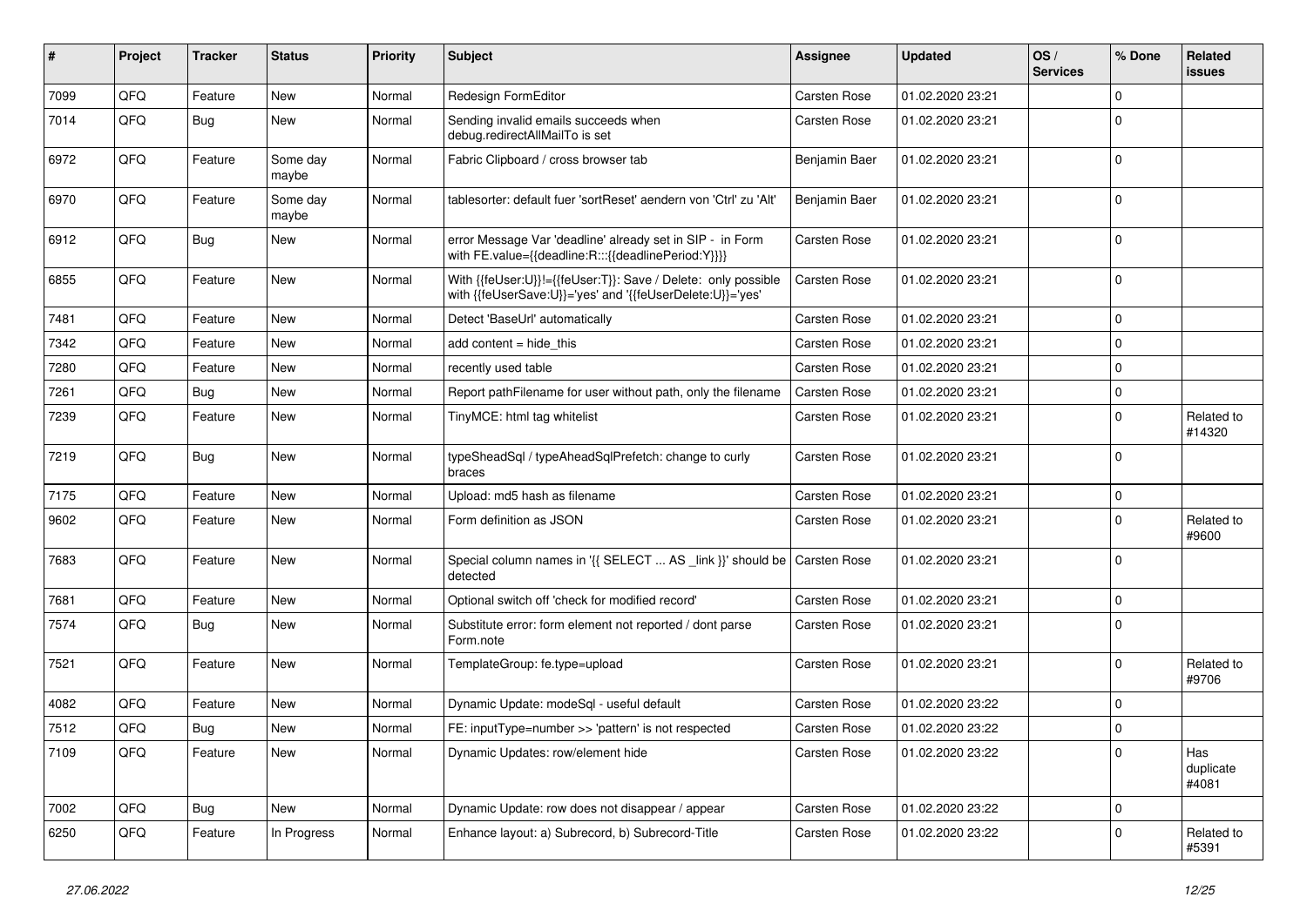| ∦    | Project | <b>Tracker</b> | <b>Status</b>     | Priority | Subject                                                                                                | <b>Assignee</b>     | <b>Updated</b>   | OS/<br><b>Services</b> | % Done      | Related<br><b>issues</b> |
|------|---------|----------------|-------------------|----------|--------------------------------------------------------------------------------------------------------|---------------------|------------------|------------------------|-------------|--------------------------|
| 7812 | QFQ     | Feature        | New               | Normal   | FE 'Subrecord' - new option 'subrecordShowFilter',<br>'subrecordPaging'                                | Carsten Rose        | 01.02.2020 23:22 |                        | 0           |                          |
| 7795 | QFQ     | Bug            | <b>New</b>        | Normal   | Readonly Form: Typeahead-Felder                                                                        | Carsten Rose        | 01.02.2020 23:22 |                        | 0           |                          |
| 7730 | QFQ     | Feature        | Priorize          | Normal   | SELECT Box: title in between                                                                           | Benjamin Baer       | 01.02.2020 23:22 |                        | 0           |                          |
| 7685 | QFQ     | Bug            | New               | Normal   | Open FormElement from QFQ error message and save<br>modified record: error about missing {{formId:F}}  | Carsten Rose        | 01.02.2020 23:22 |                        | 0           |                          |
| 7547 | QFQ     | <b>Bug</b>     | New               | Normal   | Error Message in afterSave: wrong parameter column<br>reported                                         | Carsten Rose        | 01.02.2020 23:22 |                        | 0           |                          |
| 7524 | QFQ     | Bug            | New               | Normal   | QFQ throws a 'General Error' if 'fileadmin/protected/log/' is<br>not writeable                         | Carsten Rose        | 01.02.2020 23:22 |                        | 0           |                          |
| 7520 | QFQ     | Feature        | New               | Normal   | QR Code:  AS _qr ( AS _link)                                                                           | Carsten Rose        | 01.02.2020 23:22 |                        | 0           |                          |
| 7519 | QFQ     | Feature        | New               | Normal   | Select: Multi                                                                                          | Carsten Rose        | 01.02.2020 23:22 |                        | 0           |                          |
| 7513 | QFQ     | Bug            | <b>New</b>        | Normal   | Radios not correct aligned                                                                             | Carsten Rose        | 01.02.2020 23:22 |                        | 0           |                          |
| 8806 | QFQ     | Feature        | New               | Normal   | SQL Function nl2br                                                                                     | Carsten Rose        | 01.02.2020 23:22 |                        | 0           |                          |
| 8719 | QFQ     | Feature        | New               | Normal   | extraButtonLock: add support for 0/1                                                                   | Carsten Rose        | 01.02.2020 23:22 |                        | 0           |                          |
| 8336 | QFQ     | Feature        | New               | Normal   | Form > modified > Close New: a) Optional disable popup, b)<br>custom text, c) mode on save: close stay | Carsten Rose        | 01.02.2020 23:22 |                        | 0           | Related to<br>#8335      |
| 8089 | QFQ     | Feature        | New               | Normal   | Copy/Paste for FormElements                                                                            | Carsten Rose        | 01.02.2020 23:22 |                        | 0           |                          |
| 8049 | QFQ     | Bug            | New               | Normal   | FE.type=note, column 'value': text moves some pixel to top<br>after save                               | Carsten Rose        | 01.02.2020 23:22 |                        | 0           |                          |
| 7924 | QFQ     | Feature        | <b>New</b>        | Normal   | Radio/Checkbox with Tooltip                                                                            | Carsten Rose        | 01.02.2020 23:22 |                        | 0           |                          |
| 9130 | QFQ     | Feature        | Some day<br>maybe | Normal   | tablesorter: Automatic Row numbering / Zeilenummer                                                     | Benjamin Baer       | 01.02.2020 23:22 |                        | 0           |                          |
| 9129 | QFQ     | Feature        | New               | Normal   | sqlValidate: Message as notification, not as error                                                     | Carsten Rose        | 01.02.2020 23:22 |                        | 0           | Related to<br>#9128      |
| 9128 | QFQ     | Feature        | New               | Normal   | Error Message: not replaced variables- a) replace back to '{{',<br>b) underline                        | <b>Carsten Rose</b> | 01.02.2020 23:22 |                        | 0           | Related to<br>#9129      |
| 9127 | QFQ     | <b>Bug</b>     | New               | Normal   | Error Message: change 'roll over' color - text not readable                                            | Carsten Rose        | 01.02.2020 23:22 |                        | 0           |                          |
| 9077 | QFQ     | Bug            | New               | Normal   | typeAheadSql: report broken SQL                                                                        | Carsten Rose        | 01.02.2020 23:22 |                        | 0           |                          |
| 8975 | QFQ     | Feature        | New               | Normal   | Report Notation: 2.0                                                                                   | Carsten Rose        | 01.02.2020 23:22 |                        | 0           | Related to<br>#8963      |
| 9317 | QFQ     | <b>Bug</b>     | New               | Normal   | FE.type=note: with dynamic show/hidden an empty label<br>causes trouble                                | Carsten Rose        | 01.02.2020 23:22 |                        | $\mathbf 0$ |                          |
| 9208 | QFQ     | Feature        | New               | Normal   | Manage 'recent' records                                                                                | Carsten Rose        | 01.02.2020 23:22 |                        | 0           |                          |
| 9177 | QFQ     | <b>Bug</b>     | New               | Normal   | Bug? QFQ tries to save an action FE, which has real existing Carsten Rose<br>column name               |                     | 01.02.2020 23:22 |                        | 0           |                          |
| 9136 | QFQ     | Feature        | New               | Normal   | Create ZIP files with dynamic PDFs                                                                     | Carsten Rose        | 01.02.2020 23:22 |                        | 0           |                          |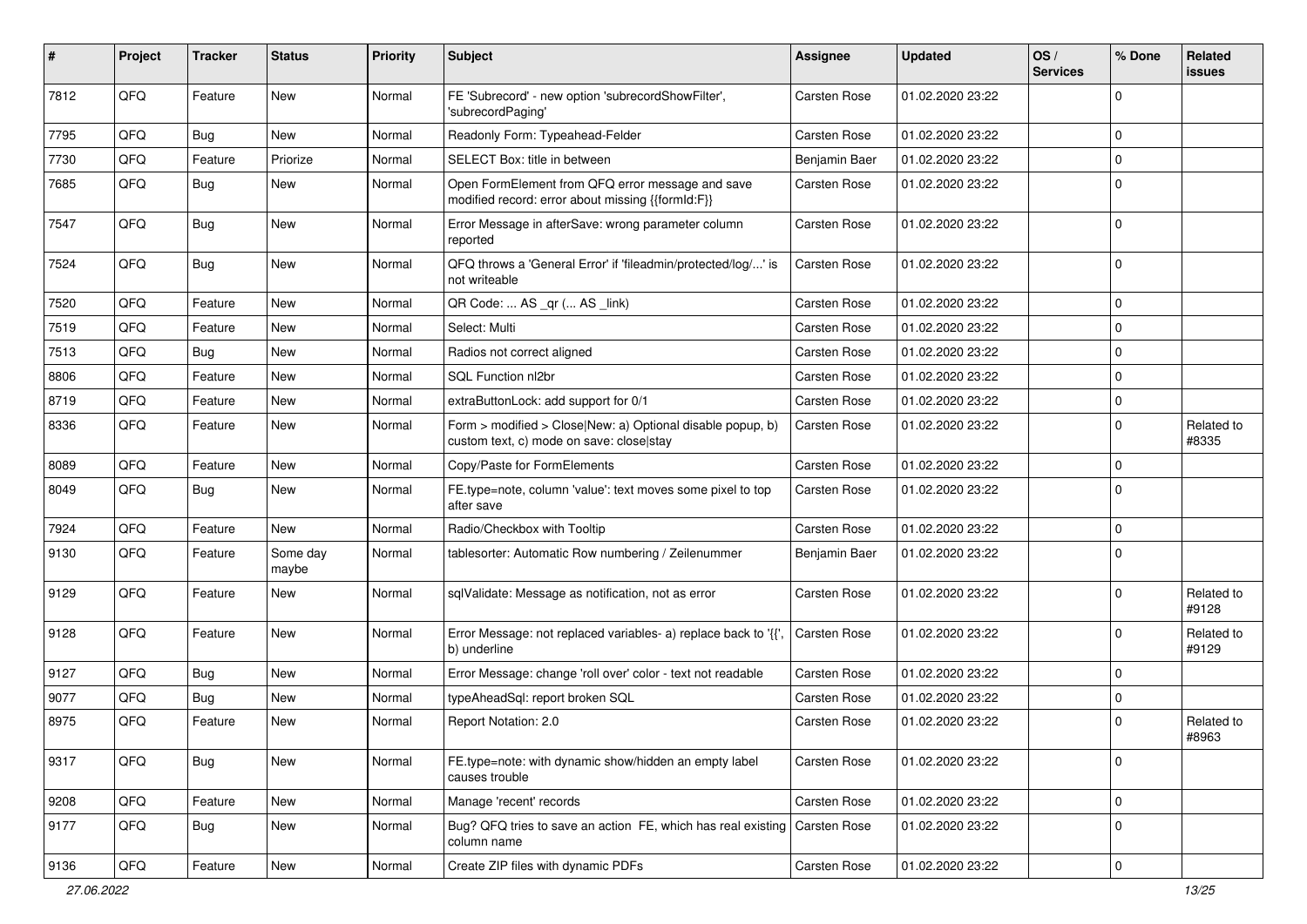| #     | Project | <b>Tracker</b> | <b>Status</b> | <b>Priority</b> | Subject                                                                                            | <b>Assignee</b>     | <b>Updated</b>   | OS/<br><b>Services</b> | % Done      | Related<br>issues                                                    |
|-------|---------|----------------|---------------|-----------------|----------------------------------------------------------------------------------------------------|---------------------|------------------|------------------------|-------------|----------------------------------------------------------------------|
| 9275  | QFQ     | <b>Bug</b>     | New           | Normal          | autcron: t3 page, which takes to long to respond, is not<br>reported properly                      | <b>Carsten Rose</b> | 01.02.2020 23:22 |                        | 100         |                                                                      |
| 9537  | QFQ     | Feature        | New           | Normal          | FormEditor: Edit fieldset in FrontEnd                                                              | Carsten Rose        | 01.02.2020 23:22 |                        | 0           |                                                                      |
| 9533  | QFQ     | <b>Bug</b>     | New           | Normal          | FE.type=upload: Check in 'beforeSave' if upload is given                                           | <b>Carsten Rose</b> | 01.02.2020 23:22 |                        | $\mathbf 0$ | Related to<br>#11523                                                 |
| 9352  | QFQ     | Feature        | New           | Normal          | FE 'Native' fire slaveld, sqlAfter, sqlIns                                                         | Carsten Rose        | 01.02.2020 23:22 |                        | $\mathbf 0$ |                                                                      |
| 9811  | QFQ     | Feature        | New           | Normal          | Report: tag every n'th row                                                                         | Carsten Rose        | 01.02.2020 23:22 |                        | $\mathbf 0$ |                                                                      |
| 9783  | QFQ     | Bug            | New           | Normal          | Email with special characters                                                                      | <b>Carsten Rose</b> | 01.02.2020 23:22 |                        | $\mathbf 0$ |                                                                      |
| 9781  | QFQ     | Feature        | <b>New</b>    | Normal          | Button: CSS class to make buttons smaller                                                          | <b>Carsten Rose</b> | 01.02.2020 23:22 |                        | $\mathbf 0$ |                                                                      |
| 9707  | QFQ     | Feature        | New           | Normal          | SIP security: encode pageld and check pageld on decode                                             | <b>Carsten Rose</b> | 01.02.2020 23:22 |                        | $\mathbf 0$ |                                                                      |
| 9706  | QFQ     | Feature        | New           | Normal          | Multi File Upload (hidden template group)                                                          | Carsten Rose        | 01.02.2020 23:22 |                        | $\mathbf 0$ | Related to<br>#7521,<br>Related to<br>#5562,<br>Related to<br>#13330 |
| 9691  | QFQ     | Bug            | In Progress   | Normal          | Checkbox: dynamic update > readonly                                                                | Carsten Rose        | 01.02.2020 23:22 |                        | 50          | Related to<br>#9834                                                  |
| 10015 | QFQ     | Feature        | Priorize      | Normal          | Monospace in Textarea                                                                              | <b>Carsten Rose</b> | 03.02.2020 13:40 |                        | $\mathbf 0$ |                                                                      |
| 10003 | QFQ     | Feature        | Priorize      | Normal          | fieldset: stronger visualize group                                                                 | Benjamin Baer       | 12.02.2020 08:13 |                        | $\mathbf 0$ |                                                                      |
| 10115 | QFQ     | Feature        | New           | Normal          | TypeAhead: static list                                                                             | Carsten Rose        | 26.02.2020 16:42 |                        | 100         |                                                                      |
| 10324 | QFQ     | <b>Bug</b>     | New           | Normal          | Excel Export mit Template funktioniert nur, wenn Template<br>vor uid kommt                         |                     | 30.03.2020 11:20 |                        | 0           | Related to<br>#10257                                                 |
| 4050  | QFQ     | Feature        | New           | Normal          | sql.log: 1) FormElement ID which causes a specific action,<br>2) Result in the same row.           | <b>Carsten Rose</b> | 15.04.2020 11:35 |                        | $\Omega$    | Related to<br>#5458                                                  |
| 10082 | QFQ     | <b>Bug</b>     | New           | Normal          | FE.type=SELECT - 'sanatize' Class                                                                  | Carsten Rose        | 07.05.2020 09:36 |                        | 0           | Related to<br>#10081                                                 |
| 10119 | QFQ     | Feature        | New           | Normal          | Dropdown (selectlist) & TypeAhead: format and catagorize list                                      | Carsten Rose        | 07.05.2020 09:36 |                        | 0           |                                                                      |
| 10124 | QFQ     | Feature        | Feedback      | Normal          | qfq AAI-Login                                                                                      | Karin Niffeler      | 07.05.2020 09:36 |                        | 0           |                                                                      |
| 10322 | QFQ     | Bug            | New           | Normal          | FormElement / Radio: missing column 'enum' >> FE not<br>reported                                   | <b>Carsten Rose</b> | 07.05.2020 09:37 |                        | $\mathbf 0$ |                                                                      |
| 10384 | QFQ     | Feature        | New           | Normal          | Parameter Exchange QFQ Instances                                                                   |                     | 07.05.2020 09:38 |                        | 0           |                                                                      |
| 10443 | QFQ     | Feature        | In Progress   | Normal          | Konzept_api / _live                                                                                | Carsten Rose        | 07.05.2020 09:39 |                        | $\mathbf 0$ |                                                                      |
| 5559  | QFQ     | <b>Bug</b>     | New           | Normal          | FE.type = Upload: 'accept' might contain variables                                                 | Carsten Rose        | 11.05.2020 21:23 |                        | $\mathbf 0$ |                                                                      |
| 10593 | QFQ     | Feature        | New           | Normal          | label2: text behind input element                                                                  | Carsten Rose        | 16.05.2020 10:57 |                        | 0           |                                                                      |
| 5345  | QFQ     | Feature        | New           | Normal          | Report: UPDATE / INSERT / DELETE statements should<br>trigger subqueries, depending on the result. | Carsten Rose        | 27.05.2020 16:11 |                        | $\mathbf 0$ |                                                                      |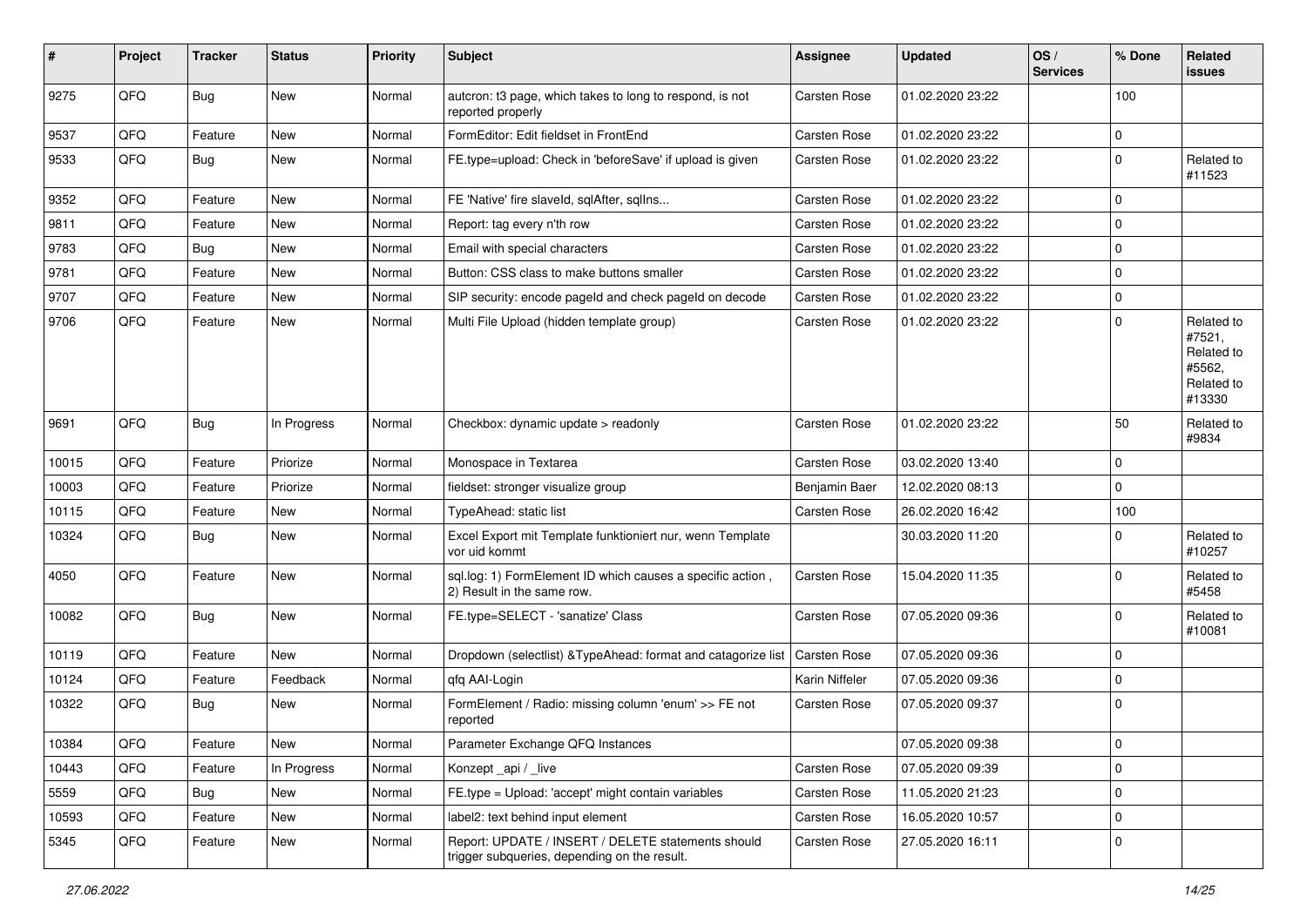| #     | Project | <b>Tracker</b> | <b>Status</b>     | <b>Priority</b> | <b>Subject</b>                                                                      | <b>Assignee</b>     | <b>Updated</b>   | OS/<br><b>Services</b> | % Done      | Related<br>issues                                                    |
|-------|---------|----------------|-------------------|-----------------|-------------------------------------------------------------------------------------|---------------------|------------------|------------------------|-------------|----------------------------------------------------------------------|
| 10658 | QFQ     | Bug            | New               | Normal          | processReadOnly broken                                                              | Carsten Rose        | 27.05.2020 17:55 |                        | 0           |                                                                      |
| 10005 | QFQ     | Feature        | Priorize          | Normal          | Report / special column name:  AS _calendar                                         | <b>Carsten Rose</b> | 03.06.2020 17:28 |                        | $\mathbf 0$ |                                                                      |
| 10738 | QFQ     | Feature        | Some day<br>maybe | Normal          | CORS headers for external API requests                                              |                     | 10.06.2020 14:00 |                        | $\mathbf 0$ |                                                                      |
| 3432  | QFQ     | Feature        | New               | Normal          | subrecord: dynamicUpdate                                                            | <b>Carsten Rose</b> | 11.06.2020 21:10 |                        | $\mathbf 0$ | Related to<br>#5691                                                  |
| 10763 | QFQ     | Feature        | <b>New</b>        | Normal          | form accessed and submitted despite logout?                                         |                     | 16.06.2020 11:43 |                        | $\mathbf 0$ |                                                                      |
| 10819 | QFQ     | Feature        | New               | Normal          | Persistent SIP - second try                                                         | <b>Carsten Rose</b> | 29.06.2020 23:02 |                        | 0           | Related to<br>#6261                                                  |
| 10874 | QFQ     | Feature        | New               | Normal          | Erstellen eines Foreign Keys in der Tabelle "FormElement"                           |                     | 13.07.2020 10:11 |                        | $\mathbf 0$ |                                                                      |
| 10890 | QFQ     | <b>Bug</b>     | New               | Normal          | AutoCron hangs                                                                      |                     | 20.07.2020 13:56 |                        | $\mathbf 0$ |                                                                      |
| 10976 | QFQ     | Feature        | New               | Normal          | Excel Export Verbesserungen                                                         | Carsten Rose        | 06.08.2020 10:56 |                        | $\mathbf 0$ |                                                                      |
| 10996 | QFQ     | Feature        | New               | Normal          | Download video via sip: no seek                                                     | <b>Carsten Rose</b> | 12.08.2020 14:18 |                        | $\mathbf 0$ |                                                                      |
| 11080 | QFQ     | Feature        | New               | Normal          | Send MQTT messages                                                                  | Carsten Rose        | 29.08.2020 19:49 |                        | $\mathbf 0$ |                                                                      |
| 11076 | QFQ     | Feature        | In Progress       | Normal          | SELECT  AS _websocket                                                               | Carsten Rose        | 30.08.2020 17:49 |                        | $\mathbf 0$ |                                                                      |
| 11195 | QFQ     | Bug            | New               | Low             | Dynamic Update: Note not updated if new text is empty<br>(v20.4)                    |                     | 25.09.2020 11:14 |                        | $\mathbf 0$ |                                                                      |
| 11239 | QFQ     | <b>Bug</b>     | New               | Normal          | Radiobutton (plain): horizontales Rendern abhängig vom<br>Datentyp in der Datenbank | Carsten Rose        | 30.09.2020 18:37 |                        | $\mathbf 0$ |                                                                      |
| 11504 | QFQ     | Feature        | New               | Normal          | Dynamic Update: Button text update for 'Save',' Close' &<br>'Delete'                | Carsten Rose        | 12.11.2020 23:44 |                        | $\mathbf 0$ |                                                                      |
| 10937 | QFQ     | Bug            | New               | Normal          | Fehler mit abhängigen Select- Feldern beim Positionieren                            | <b>Carsten Rose</b> | 12.11.2020 23:45 |                        | $\mathbf 0$ |                                                                      |
| 10759 | QFQ     | <b>Bug</b>     | New               | Normal          | emptyMeansNull - Feld falsch aktualisiert                                           |                     | 12.11.2020 23:45 |                        | $\mathbf 0$ |                                                                      |
| 10704 | QFQ     | Bug            | New               | Normal          | wkhtml problem rendering fullCalendar.js / fabric.js >><br>successor: puppeteer     | <b>Carsten Rose</b> | 12.11.2020 23:45 |                        | $\mathbf 0$ | Related to<br>#5024,<br>Related to<br>#4650,<br>Related to<br>#10715 |
| 10588 | QFQ     | <b>Bug</b>     | New               | Normal          | typeahed Tag: Doku anpassen                                                         | Carsten Rose        | 12.11.2020 23:45 |                        | $\mathbf 0$ |                                                                      |
| 11522 | QFQ     | <b>Bug</b>     | New               | Normal          | Aus/Einblenden von Reitern                                                          |                     | 13.11.2020 14:58 |                        | 0           |                                                                      |
| 11523 | QFQ     | Feature        | New               | Normal          | Mit dynamic Update erkennen, ob Upload gemacht wurde                                | Carsten Rose        | 13.11.2020 15:07 |                        | $\mathbf 0$ | Related to<br>#9533                                                  |
| 11535 | QFQ     | Feature        | New               | Normal          | Ability to create SQL columns in frontend QFQ forms                                 |                     | 17.11.2020 12:11 |                        | 0           |                                                                      |
| 11534 | QFQ     | Feature        | New               | Normal          | Report: Action on selected rows - Table batchprocessing<br>feature                  |                     | 18.11.2020 08:15 |                        | $\mathbf 0$ |                                                                      |
| 11695 | QFQ     | <b>Bug</b>     | New               | Normal          | MultiForm required FE Error                                                         | Carsten Rose        | 04.12.2020 13:34 |                        | $\mathbf 0$ |                                                                      |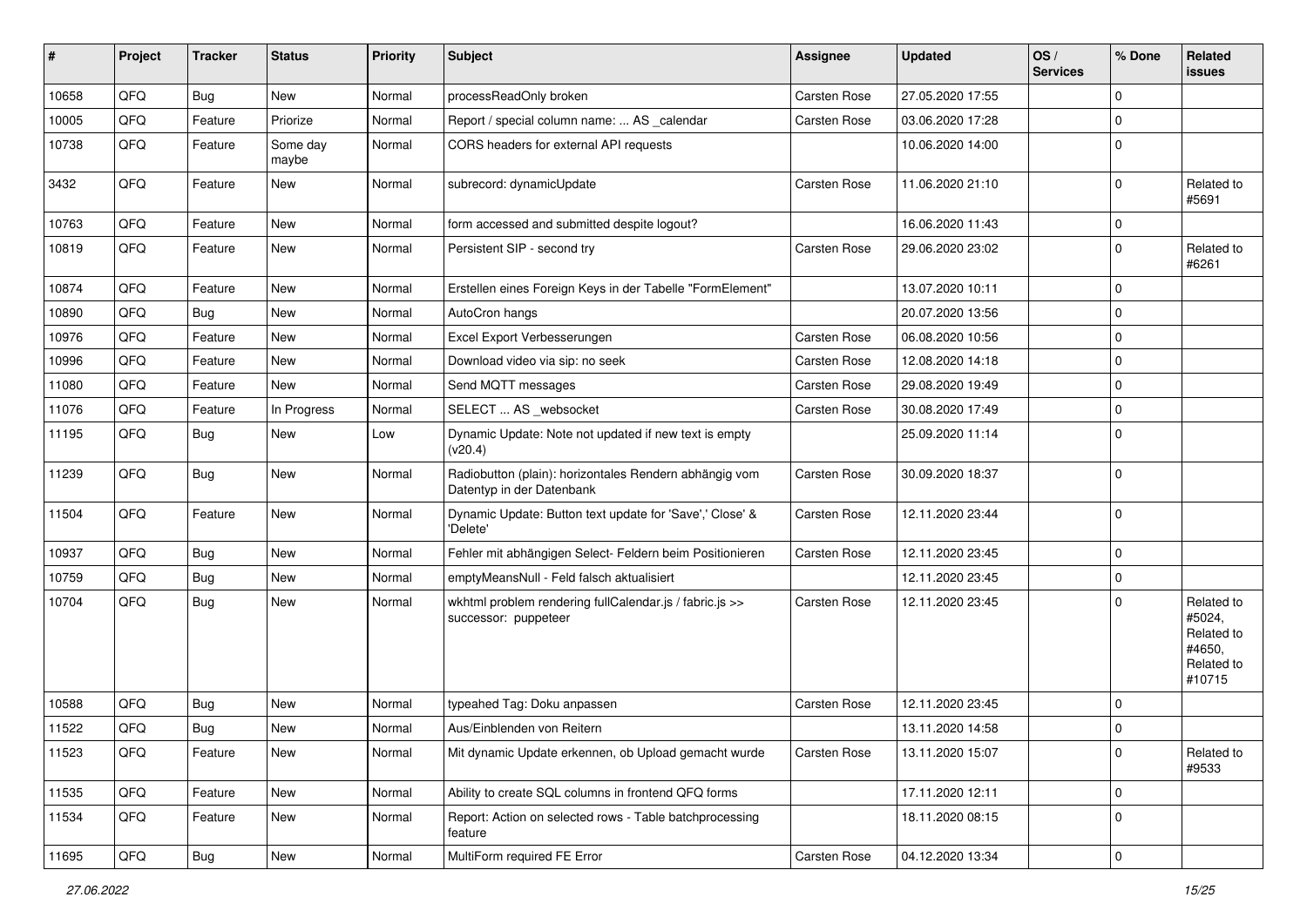| ∦     | Project | <b>Tracker</b> | <b>Status</b>     | <b>Priority</b> | Subject                                                                                              | <b>Assignee</b> | <b>Updated</b>   | OS/<br><b>Services</b> | % Done      | Related<br>issues    |
|-------|---------|----------------|-------------------|-----------------|------------------------------------------------------------------------------------------------------|-----------------|------------------|------------------------|-------------|----------------------|
| 11715 | QFQ     | Bug            | <b>New</b>        | Normal          | acceptZeroAsRequired and requiredOffButMark do not<br>coincide                                       |                 | 08.12.2020 12:13 |                        | $\Omega$    |                      |
| 11716 | QFQ     | Feature        | New               | Normal          | Form an beliebiger Stelle im Report anzeigen                                                         |                 | 09.12.2020 09:47 |                        | $\mathbf 0$ |                      |
| 11752 | QFQ     | Bug            | New               | Normal          | checkbox renders multiple input elements with same name                                              | Carsten Rose    | 17.12.2020 14:58 |                        | $\Omega$    | Related to<br>#11750 |
| 11775 | QFQ     | Feature        | New               | Normal          | Subrecord Tooltip pro Feld                                                                           | Carsten Rose    | 18.12.2020 15:22 |                        | $\Omega$    | Related to<br>#11955 |
| 5695  | QFQ     | Feature        | In Progress       | Normal          | Multiform                                                                                            | Carsten Rose    | 02.01.2021 18:38 |                        | $\Omega$    |                      |
| 9126  | QFQ     | Bug            | Some day<br>maybe | Normal          | hidden Form elements are present in page source                                                      |                 | 02.01.2021 18:41 |                        | $\Omega$    |                      |
| 9281  | QFQ     | <b>Bug</b>     | Some day<br>maybe | Normal          | Allow STRICT_TRANS_TABLES                                                                            | Carsten Rose    | 02.01.2021 18:43 |                        | $\Omega$    |                      |
| 3880  | QFQ     | Feature        | Some day<br>maybe | Normal          | Form 'Form': anlegen einer Tabelle                                                                   |                 | 14.01.2021 10:12 |                        | $\Omega$    |                      |
| 7229  | QFQ     | Feature        | Some day<br>maybe | Normal          | New FormElement.type: Button                                                                         |                 | 01.02.2021 12:32 |                        | $\Omega$    |                      |
| 9958  | QFQ     | Bug            | Priorize          | Normal          | Broken subrecord query: no error message                                                             | Carsten Rose    | 05.02.2021 15:15 |                        | 0           |                      |
| 12023 | QFQ     | Feature        | New               | Normal          | MySQL Stored Precdure: QDECODESPECIALCHAR()                                                          | Carsten Rose    | 16.02.2021 11:16 |                        | $\Omega$    | Related to<br>#12022 |
| 12038 | QFQ     | Feature        | New               | Normal          | a) STORE_VAR: filenameOnlyStripUniq, b) SP:<br>QSTRIPUNIQ()                                          |                 | 17.02.2021 23:55 |                        | $\mathbf 0$ |                      |
| 12024 | QFQ     | Feature        | New               | Normal          | Excel Export: text columns by default decode<br>htmlspeciachar()                                     | Carsten Rose    | 17.02.2021 23:55 |                        | $\Omega$    | Related to<br>#12022 |
| 12039 | QFQ     | Feature        | New               | Normal          | Missing htmlSpecialChar() in pre processing on form submit                                           |                 | 18.02.2021 00:09 |                        | $\Omega$    | Related to<br>#14320 |
| 12040 | QFQ     | Bug            | New               | Normal          | FE Mode 'hidden' für zwei FEs auf einer Zeile                                                        | Carsten Rose    | 18.02.2021 10:13 |                        | $\Omega$    |                      |
| 12045 | QFQ     | Bug            | New               | Normal          | templateGroup afterSave FE: Aufruf ohne<br>sqlHonorFormElements funktioniert nicht                   | Carsten Rose    | 18.02.2021 16:33 |                        | $\Omega$    |                      |
| 8187  | QFQ     | Feature        | New               | Normal          | Subrecord: enable/hide new button - make new/edit/delete<br>customizeable.                           | Carsten Rose    | 06.03.2021 18:44 |                        | $\Omega$    | Related to<br>#11326 |
| 3864  | QFQ     | Feature        | New               | Normal          | Encrypt / decrypt field                                                                              | Carsten Rose    | 08.03.2021 18:08 |                        | $\mathbf 0$ |                      |
| 12133 | QFQ     | Bug            | New               | Normal          | NPM, phpSpreadSheet aktualisieren                                                                    | Carsten Rose    | 15.03.2021 09:04 |                        | I٥          |                      |
| 12146 | QFQ     | Feature        | New               | Normal          | Autocron Job: Anzeigen wann der naechste Job ausgefuehrt<br>wird, resp das er nicht ausgefuehrt wird | Carsten Rose    | 15.03.2021 15:23 |                        | 0           |                      |
| 11516 | QFQ     | Feature        | New               | Normal          | Multi Page Form (Previous/Next Buttons)                                                              | Carsten Rose    | 16.03.2021 17:52 |                        | 0           |                      |
| 8217  | QFQ     | Feature        | New               | Normal          | if-elseif-else construct                                                                             | Carsten Rose    | 16.03.2021 18:41 |                        | $\mathbf 0$ | Related to<br>#10716 |
| 10714 | QFG     | Feature        | New               | Normal          | multi Table Form                                                                                     | Carsten Rose    | 16.03.2021 18:44 |                        | $\mathbf 0$ |                      |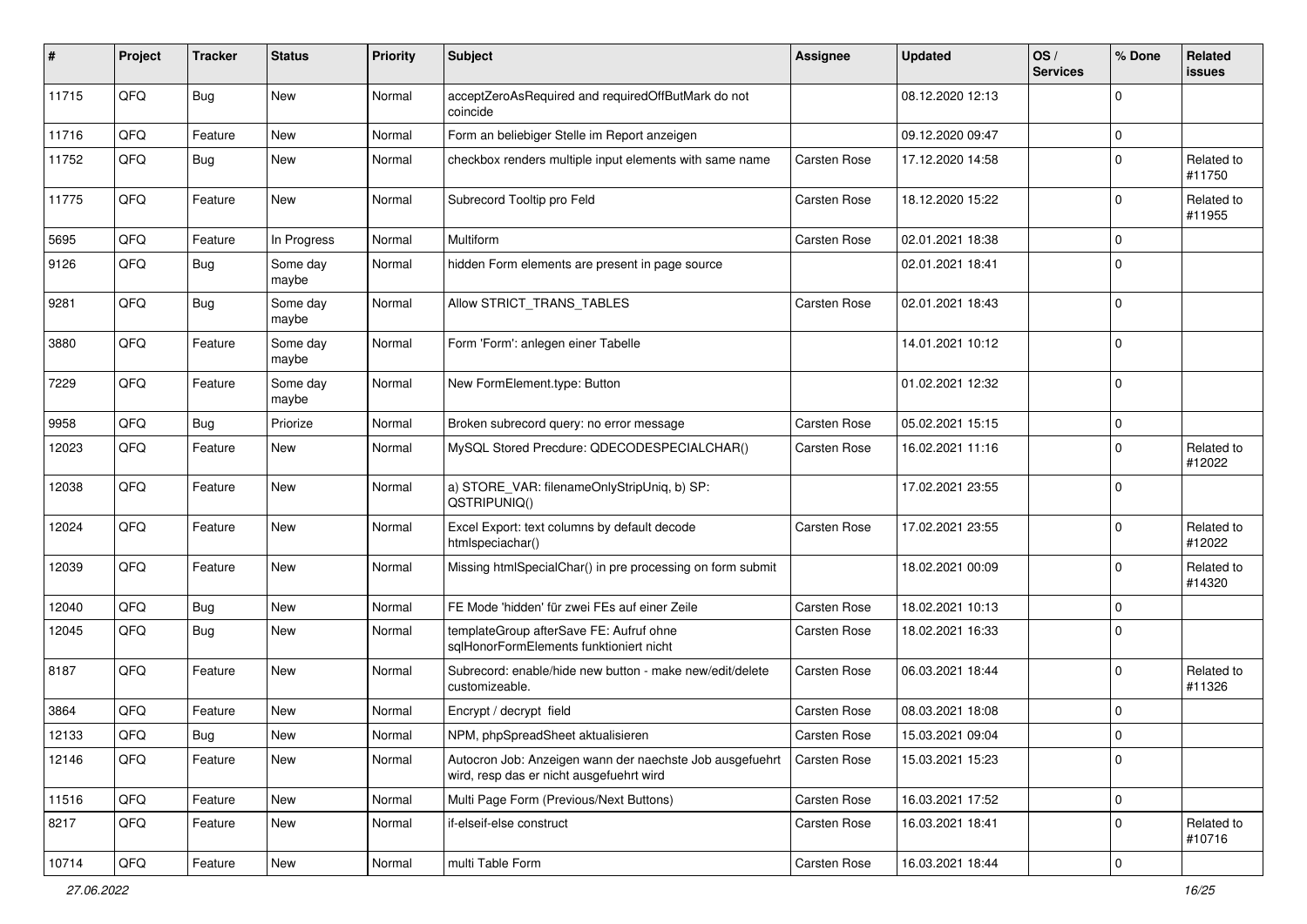| #     | Project | <b>Tracker</b> | <b>Status</b>     | <b>Priority</b> | Subject                                                                                                    | Assignee                                               | <b>Updated</b>   | OS/<br><b>Services</b> | % Done      | Related<br>issues                             |                      |
|-------|---------|----------------|-------------------|-----------------|------------------------------------------------------------------------------------------------------------|--------------------------------------------------------|------------------|------------------------|-------------|-----------------------------------------------|----------------------|
| 12187 | QFQ     | <b>Bug</b>     | New               | Normal          | Trigger FormAsFile() via Report: probably problem with multi<br>DB setup                                   | Carsten Rose                                           | 20.03.2021 21:20 |                        | $\Omega$    |                                               |                      |
| 11347 | QFQ     | <b>Bug</b>     | Feedback          | Normal          | If Bedingungen funktionieren nicht korrekt                                                                 | Christoph Fuchs                                        | 21.03.2021 20:37 |                        | $\mathbf 0$ |                                               |                      |
| 10080 | QFQ     | Feature        | New               | Normal          | Popup on 'save' / 'close': configure dialog (answer<br>yes/no/cancle/)                                     | Carsten Rose                                           | 28.03.2021 20:52 |                        | $\Omega$    | Is duplicate<br>of #12262                     |                      |
| 12330 | QFQ     | Feature        | New               | Normal          | Copy to input field / text area / TinyMCE                                                                  | Carsten Rose                                           | 07.04.2021 09:01 |                        | $\Omega$    |                                               |                      |
| 12135 | QFQ     | Feature        | New               | Normal          | Subrecord: Notiz                                                                                           |                                                        | 24.04.2021 16:58 |                        | $\Omega$    |                                               |                      |
| 7278  | QFQ     | Feature        | Some day<br>maybe | Normal          | Form: Wert vordefinieren der immer gesetzt wird                                                            |                                                        | 02.05.2021 09:27 |                        | $\Omega$    |                                               |                      |
| 12162 | QFQ     | Feature        | New               | Normal          | FE.type=sendmail: personalized mailing (several mails) via<br>template                                     | Carsten Rose                                           | 03.05.2021 20:45 |                        | $\Omega$    |                                               |                      |
| 12156 | QFQ     | Feature        | New               | Normal          | Form: Optional disable 'leave page'                                                                        |                                                        | 03.05.2021 20:45 |                        | $\mathbf 0$ |                                               |                      |
| 12109 | QFQ     | Feature        | New               | Normal          | Donwload Link: Plain, SIP, Persistent Link, Peristent SIP -<br>new notation                                | Carsten Rose                                           | 03.05.2021 20:45 |                        | $\Omega$    | Related to<br>#12085                          |                      |
| 12480 | QFQ     | Feature        | New               | Normal          | If QFQ upgrade is running, block further request                                                           | <b>Carsten Rose</b>                                    | 03.05.2021 20:45 |                        | $\Omega$    |                                               |                      |
| 12477 | QFQ     | Feature        | New               | Normal          | Support for refactoring: Form, FormElement, diverse<br>Tabellen/Spalten, tt-content Records                | Carsten Rose                                           | 03.05.2021 20:45 |                        | $\Omega$    |                                               |                      |
| 12474 | QFQ     | Feature        | New               | Normal          | Check BaseConfigURL if it is given and the the last char is '/                                             | Carsten Rose                                           | 03.05.2021 20:45 |                        | $\mathbf 0$ |                                               |                      |
| 12413 | QFQ     | Feature        | New               | Normal          | STORE_TYPO3: enhance for {{be_users.email:T}},<br>{{fe_users.email:T}}                                     | Carsten Rose                                           | 03.05.2021 20:45 |                        | $\Omega$    | Related to<br>#12412,<br>Related to<br>#10012 |                      |
| 12400 | QFQ     | Feature        | New               | Normal          | Tutorial ist in QFQ Doku, Wird in der Suche gefunden, es gibt<br>aber kein Menupunkt - Inhalt ueberpruefen | <b>Carsten Rose</b>                                    | 03.05.2021 20:45 |                        | $\Omega$    |                                               |                      |
| 12269 | QFQ     | Feature        | New               | Normal          | 2FA - Login                                                                                                | <b>Carsten Rose</b>                                    | 03.05.2021 20:45 |                        | $\mathbf 0$ |                                               |                      |
| 11747 | QFQ     | Feature        | New               | Normal          | Maintenance Page with Redirect                                                                             | Carsten Rose                                           | 03.05.2021 20:47 |                        | $\Omega$    | Related to<br>#11741                          |                      |
| 4194  | QFQ     | Feature        | In Progress       | Normal          | Bootstrap 4 ist jetzt offiziel                                                                             |                                                        | 03.05.2021 20:47 |                        | $\mathbf 0$ | Related to<br>#10114                          |                      |
| 11955 | QFQ     | Feature        | New               | Normal          | subrecord: new title option to set <th> attributes - e.g. to<br/>customize tablesorter options.</th>       | attributes - e.g. to<br>customize tablesorter options. | Carsten Rose     | 03.05.2021 20:47       |             | $\Omega$                                      | Related to<br>#11775 |
| 11668 | QFQ     | Bug            | New               | Normal          | Play function.sql - problem with mysql                                                                     | Carsten Rose                                           | 03.05.2021 20:48 |                        | ۱n          |                                               |                      |
| 11667 | QFQ     | <b>Bug</b>     | New               | Normal          | MySQL mariadb-server-10.3: Incorrect datetime value                                                        | Carsten Rose                                           | 03.05.2021 20:48 |                        | l o         |                                               |                      |
| 12163 | QFQ     | Feature        | New               | Normal          | Checkbox: table wrap                                                                                       | Carsten Rose                                           | 03.05.2021 20:51 |                        | $\mathbf 0$ |                                               |                      |
| 12119 | QFQ     | Feature        | New               | Normal          | AS paged: error message missing if there ist no 'r' argument.                                              | Carsten Rose                                           | 03.05.2021 20:51 |                        | $\mathbf 0$ |                                               |                      |
| 10345 | QFQ     | Feature        | New               | Normal          | Templates - Patterns QFQ Style                                                                             |                                                        | 03.05.2021 21:01 |                        | 0           | Related to<br>#10713                          |                      |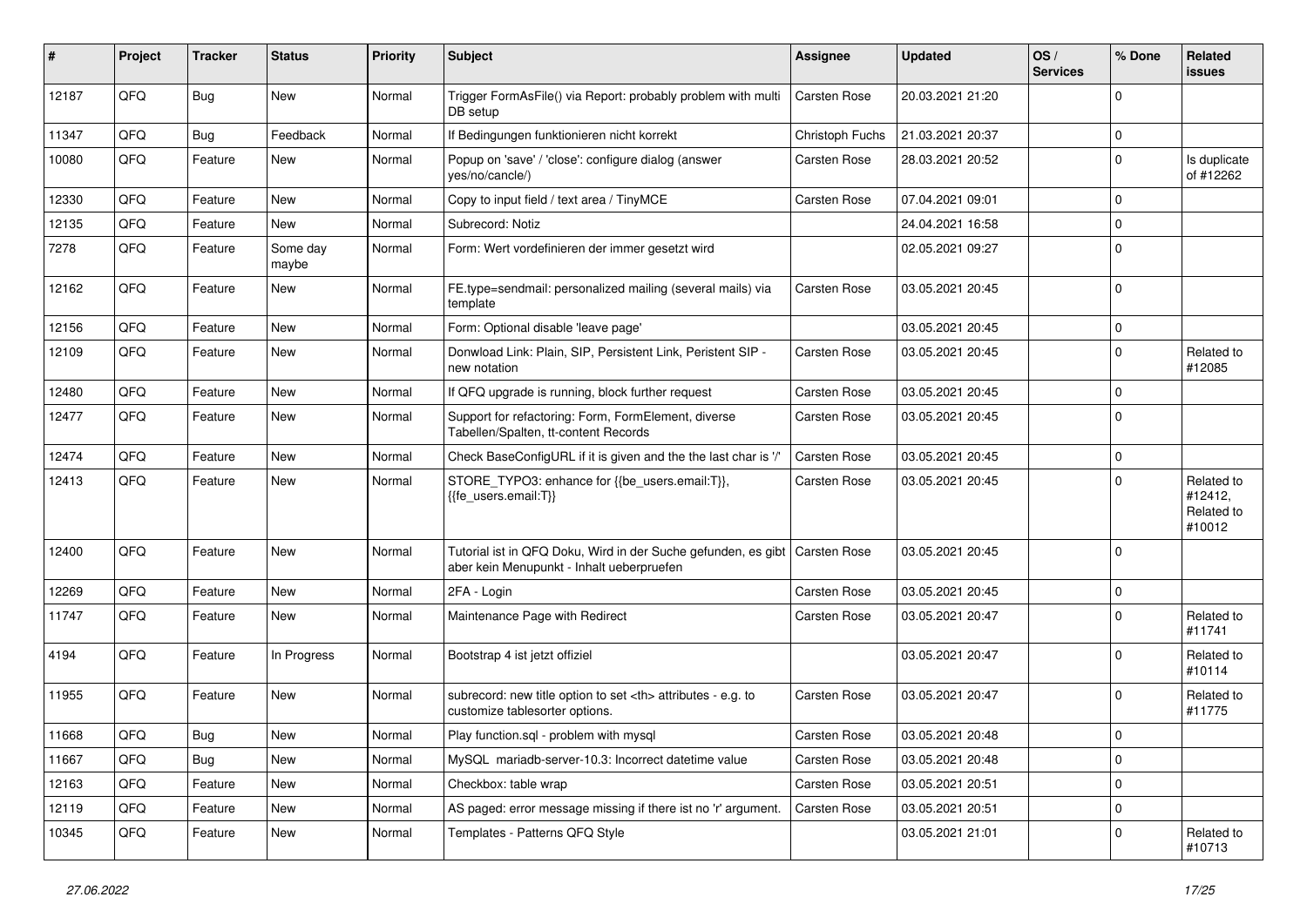| #     | Project | <b>Tracker</b> | <b>Status</b>     | <b>Priority</b> | <b>Subject</b>                                                                                         | <b>Assignee</b>     | <b>Updated</b>   | OS/<br><b>Services</b> | % Done      | Related<br><b>issues</b>                     |
|-------|---------|----------------|-------------------|-----------------|--------------------------------------------------------------------------------------------------------|---------------------|------------------|------------------------|-------------|----------------------------------------------|
| 10766 | QFQ     | Bug            | New               | High            | Radiobutton / parameter.buttonClass=btn-default: dynamic<br>update                                     |                     | 03.05.2021 21:12 |                        | $\Omega$    | Related to<br>#11237                         |
| 10640 | QFQ     | <b>Bug</b>     | New               | High            | TypeAhead Tag: FE editierbar trotz readOnly                                                            | <b>Carsten Rose</b> | 03.05.2021 21:12 |                        | $\Omega$    |                                              |
| 10508 | QFQ     | <b>Bug</b>     | New               | High            | Multi Form broken on Multi DB Instance                                                                 | <b>Carsten Rose</b> | 03.05.2021 21:12 |                        | $\Omega$    |                                              |
| 10506 | QFQ     | <b>Bug</b>     | New               | High            | Template Group broken on MultiDB instance                                                              | <b>Carsten Rose</b> | 03.05.2021 21:12 |                        | $\Omega$    | Related to<br>#10505                         |
| 10081 | QFQ     | <b>Bug</b>     | New               | High            | Stale record lock after 'forbidden' character                                                          | <b>Carsten Rose</b> | 03.05.2021 21:12 |                        | $\Omega$    | Related to<br>#10082,<br>Related to<br>#9789 |
| 12468 | QFQ     | <b>Bug</b>     | <b>New</b>        | Urgent          | Form: update Form.title after save                                                                     | <b>Carsten Rose</b> | 03.05.2021 21:12 |                        | $\Omega$    |                                              |
| 11850 | QFQ     | Feature        | New               | Urgent          | Wizard Form: basierend auf einer Tabelle eine Form<br>anlegen.                                         |                     | 03.05.2021 21:12 |                        | $\Omega$    | Blocked by<br>#8082                          |
| 11237 | QFQ     | Bug            | New               | High            | Radiobutton / parameter.buttonClass= btn-default - kein dirty<br>Trigger                               | Benjamin Baer       | 03.05.2021 21:12 |                        | $\Omega$    | Related to<br>#10766                         |
| 11057 | QFQ     | <b>Bug</b>     | New               | High            | Checkboxes ohne span.checkmark im Report werden<br>ausgeblendet                                        | Benjamin Baer       | 03.05.2021 21:12 |                        | $\Omega$    | Related to<br>#11039                         |
| 3848  | QFQ     | Feature        | Some day<br>maybe | High            | Antivirus check fuer Upload files in qfq?                                                              | Carsten Rose        | 03.05.2021 21:14 |                        | $\Omega$    | Related to<br>#4131                          |
| 3727  | QFQ     | Feature        | New               | High            | Security: Session Hijacking erschweren                                                                 | <b>Carsten Rose</b> | 03.05.2021 21:14 |                        | $\mathbf 0$ |                                              |
| 3570  | QFQ     | Bug            | Some day<br>maybe | High            | Formular mit prmitnew permitEdit=Always wird nicht<br>aufgerufen (ist leer)                            | <b>Carsten Rose</b> | 03.05.2021 21:14 |                        | l 0         |                                              |
| 3109  | QFQ     | <b>Bug</b>     | Some day<br>maybe | High            | RealUrl: Links werden nicht korrekt gerendert                                                          | <b>Carsten Rose</b> | 03.05.2021 21:14 |                        | $\mathbf 0$ |                                              |
| 3061  | QFQ     | <b>Bug</b>     | Some day<br>maybe | High            | winstitute: mysql connection durcheinander - nmhp17<br>(ag7)/QFQ arbeitet mit DB/Tabellen von biostat. | <b>Carsten Rose</b> | 03.05.2021 21:14 |                        | l 0         |                                              |
| 880   | QFQ     | Feature        | Some day<br>maybe | Urgent          | Security: PHP, SQL Injection, XSS                                                                      |                     | 03.05.2021 21:14 |                        | $\Omega$    | Related to<br>#14320                         |
| 7650  | QFQ     | <b>Bug</b>     | New               | High            | Optional do not show 'required' sign on FormElement                                                    | <b>Carsten Rose</b> | 03.05.2021 21:14 |                        | $\mathbf 0$ |                                              |
| 5715  | QFQ     | Feature        | New               | High            | PDF Caching                                                                                            | <b>Carsten Rose</b> | 03.05.2021 21:14 |                        | $\Omega$    | Related to<br>#5851,<br>Related to<br>#6357  |
| 5459  | QFQ     | <b>Bug</b>     | New               | High            | Multi DB: spread system tables between 'QFQ' and 'Data'-DB   Carsten Rose                              |                     | 03.05.2021 21:14 |                        | $\mathbf 0$ | Related to<br>#4720                          |
| 5221  | QFQ     | Bug            | New               | High            | Download Dialog: Bleibt stehen in FF wenn Datei<br>automatisch gespeichert wird.                       | Carsten Rose        | 03.05.2021 21:14 |                        | $\mathbf 0$ |                                              |
| 4279  | QFQ     | <b>Bug</b>     | Some day<br>maybe | High            | config.linkVars lost                                                                                   | Carsten Rose        | 03.05.2021 21:14 |                        | 0           |                                              |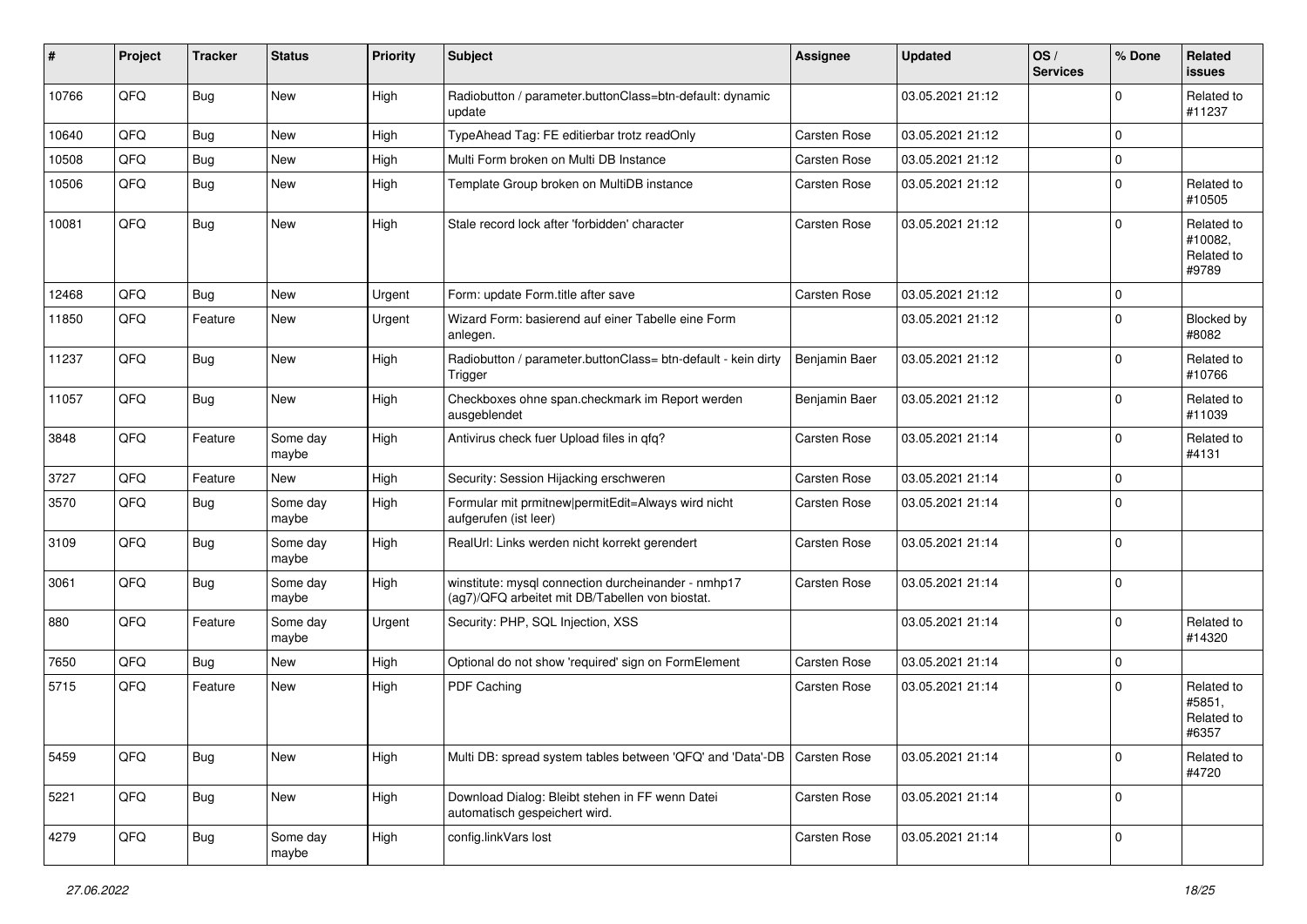| ∦     | Project | <b>Tracker</b> | <b>Status</b>     | <b>Priority</b> | <b>Subject</b>                                                                               | <b>Assignee</b>     | <b>Updated</b>   | OS/<br><b>Services</b> | % Done      | Related<br>issues         |
|-------|---------|----------------|-------------------|-----------------|----------------------------------------------------------------------------------------------|---------------------|------------------|------------------------|-------------|---------------------------|
| 4258  | QFQ     | Feature        | Some day<br>maybe | High            | System Defaults: Forms                                                                       | Carsten Rose        | 03.05.2021 21:14 |                        | $\Omega$    |                           |
| 3990  | QFQ     | Feature        | Some day<br>maybe | High            | custom class definition: add space automatically                                             | Carsten Rose        | 03.05.2021 21:14 |                        | $\Omega$    |                           |
| 3967  | QFQ     | Feature        | Some day<br>maybe | High            | Report: Checkbox, Radio, Dropdown, Input welches ohne<br>Submit funktioniert - 'Inline-Form' | Carsten Rose        | 03.05.2021 21:14 |                        | $\Omega$    |                           |
| 8962  | QFQ     | Feature        | New               | High            | allow for form fields with identical names                                                   | Carsten Rose        | 03.05.2021 21:14 |                        | $\mathbf 0$ |                           |
| 8668  | QFQ     | Bug            | New               | High            | Pill disabled: dyamic mode 'hidden' not respected - FE is still<br>required                  | Carsten Rose        | 03.05.2021 21:14 |                        | $\Omega$    |                           |
| 8431  | QFQ     | Bug            | New               | High            | autocron.php with wrong path                                                                 | Carsten Rose        | 03.05.2021 21:14 |                        | 0           |                           |
| 8083  | QFQ     | <b>Bug</b>     | New               | High            | FormEditor: primary table list does not respect<br>'indexDb={{indexData:Y}}'                 | Carsten Rose        | 03.05.2021 21:14 |                        | $\Omega$    | Has<br>duplicate<br>#6678 |
| 7899  | QFQ     | <b>Bug</b>     | New               | High            | Fe.type=password / retype / required: always complain about<br>missing value                 | <b>Carsten Rose</b> | 03.05.2021 21:14 |                        | $\mathbf 0$ |                           |
| 7850  | QFQ     | Feature        | <b>New</b>        | High            | Upload records: non 'pathFileName' column                                                    | Carsten Rose        | 03.05.2021 21:14 |                        | $\mathbf 0$ |                           |
| 9548  | QFQ     | Feature        | Feedback          | High            | FormElement: Pattern mismatch - optional report only on<br>focus lost                        | Benjamin Baer       | 03.05.2021 21:14 |                        | $\Omega$    |                           |
| 9534  | QFQ     | Bug            | Priorize          | Urgent          | FE.type=upload: 'Unknown Mode: ID"                                                           | Carsten Rose        | 03.05.2021 21:14 |                        | $\Omega$    | Related to<br>#9532       |
| 9173  | QFQ     | <b>Bug</b>     | Priorize          | Urgent          | Stale Record Lock: Firefox                                                                   | Carsten Rose        | 03.05.2021 21:14 |                        | $\Omega$    | Related to<br>#9789       |
| 9517  | QFQ     | Feature        | In Progress       | High            | Input multiple tags with typeahead                                                           | Carsten Rose        | 03.05.2021 21:14 |                        | 40          | Related to<br>#10150      |
| 12465 | QFQ     | Feature        | New               | Normal          | QFQ Function: use in FE to fill StoreRecord                                                  | <b>Carsten Rose</b> | 05.05.2021 21:58 |                        | $\mathbf 0$ |                           |
| 12504 | QFQ     | Feature        | Priorize          | Normal          | sql.log: report fe.id                                                                        | Carsten Rose        | 05.05.2021 22:09 |                        | $\Omega$    |                           |
| 12503 | QFQ     | Feature        | Priorize          | Normal          | Detect dangerous UPDATE statement with missing WHERE                                         | Carsten Rose        | 05.05.2021 22:09 |                        | $\Omega$    |                           |
| 11320 | QFQ     | Feature        | Priorize          | Normal          | Typo3 Version 10 support                                                                     | Carsten Rose        | 05.05.2021 22:09 |                        | $\Omega$    |                           |
| 9394  | QFQ     | Feature        | Priorize          | Normal          | REST: allow for non numerical ids in get requests                                            | Carsten Rose        | 05.05.2021 22:10 |                        | $\mathbf 0$ |                           |
| 8963  | QFQ     | Feature        | Priorize          | Normal          | Setting values in a store: flexible way                                                      | Carsten Rose        | 05.05.2021 22:10 |                        | $\Omega$    | Related to<br>#8975       |
| 3867  | QFQ     | Feature        | Priorize          | Normal          | Readonly Formular: Template Groups add/delete ausbeldnen   Carsten Rose                      |                     | 05.05.2021 22:12 |                        | l 0         |                           |
| 8044  | QFQ     | Feature        | Priorize          | Normal          | Transaction: a) Form, b) Report                                                              | Carsten Rose        | 05.05.2021 22:14 |                        | $\mathbf 0$ | Related to<br>#8043       |
| 9668  | QFQ     | Feature        | Priorize          | Normal          | Form.mode: rename 'hidden' to 'hide'                                                         | Carsten Rose        | 05.05.2021 22:14 |                        | 0           | Related to<br>#6437       |
| 12439 | QFG     | Feature        | In Progress       | Normal          | TinyMCE Paste from Word & Character Count/Limit                                              | Carsten Rose        | 05.05.2021 22:15 |                        | 0           |                           |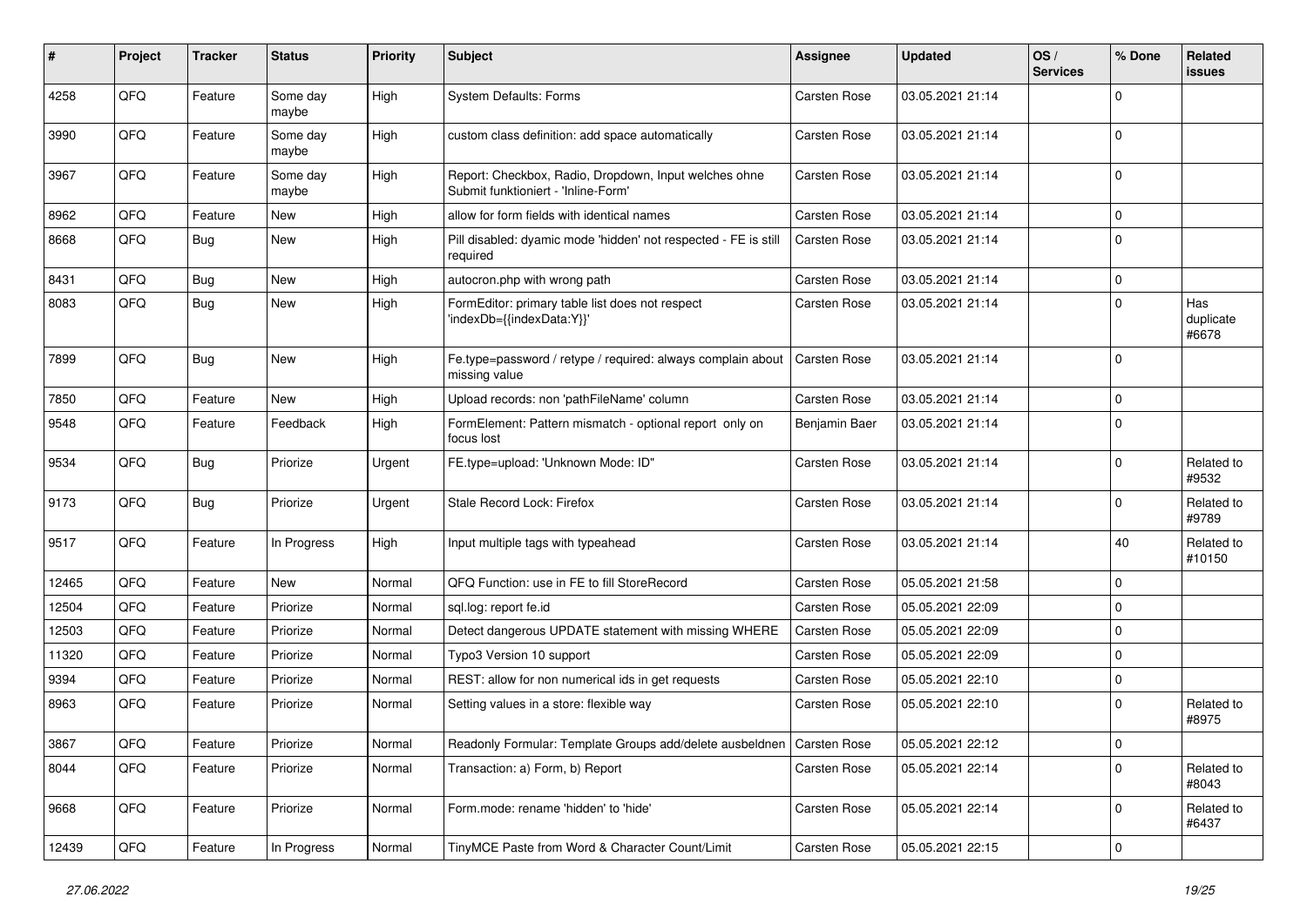| #     | Project | <b>Tracker</b> | <b>Status</b> | <b>Priority</b> | <b>Subject</b>                                                                                                 | Assignee            | <b>Updated</b>   | OS/<br><b>Services</b> | % Done      | Related<br><b>issues</b>                                               |
|-------|---------|----------------|---------------|-----------------|----------------------------------------------------------------------------------------------------------------|---------------------|------------------|------------------------|-------------|------------------------------------------------------------------------|
| 12412 | QFQ     | Feature        | New           | Normal          | Action/Escape qualifier 'e' (empty), '0': if given, an empty<br>string (or '0') will be treated as 'not found' | <b>Carsten Rose</b> | 08.05.2021 09:40 |                        | $\Omega$    | Related to<br>#12413,<br>Related to<br>#10012                          |
| 10011 | QFQ     | Feature        | Priorize      | Normal          | Offer new STORE_TYPO3 Variable 'beUser', 'beEmail'                                                             | <b>Carsten Rose</b> | 08.05.2021 09:51 |                        | $\Omega$    | Related to<br>#10012,<br>Related to<br>#12511                          |
| 10012 | QFQ     | Feature        | Priorize      | Normal          | redirectAllMailTo: {{beEmail:T}}                                                                               | <b>Carsten Rose</b> | 08.05.2021 09:54 |                        | $\mathbf 0$ | Related to<br>#12412,<br>Related to<br>#12413,<br>Related to<br>#10011 |
| 9221  | QFQ     | Feature        | <b>New</b>    | Normal          | typeAhead: Zeichenlimite ausschalten                                                                           | <b>Carsten Rose</b> | 08.05.2021 17:06 |                        | $\mathbf 0$ |                                                                        |
| 11893 | QFQ     | Feature        | New           | High            | Broken SIP: a) only report one time, b) only report in main<br>column                                          | <b>Carsten Rose</b> | 12.05.2021 12:13 |                        | $\mathbf 0$ | Related to<br>#12532,<br>Related to<br>#14187                          |
| 12632 | QFQ     | Feature        | <b>New</b>    | Normal          | TinyMCE: Prepare CSS classes for images                                                                        | <b>Carsten Rose</b> | 04.06.2021 14:35 |                        | 100         | Blocked by<br>#12186                                                   |
| 9531  | QFQ     | <b>Bug</b>     | New           | High            | FE File: Dynamic Update / modeSql / required detected even<br>it not set                                       | <b>Carsten Rose</b> | 11.06.2021 20:32 |                        | $\mathbf 0$ | Related to<br>#12398                                                   |
| 7890  | QFQ     | <b>Bug</b>     | New           | Normal          | FormElement 'required': extraButtonInfo not aligned                                                            | Carsten Rose        | 11.06.2021 21:17 |                        | $\Omega$    | Related to<br>#11517                                                   |
| 9346  | QFQ     | Feature        | Priorize      | Normal          | beforeSave: check if an upload is given                                                                        | <b>Carsten Rose</b> | 11.06.2021 21:18 |                        | $\mathbf 0$ |                                                                        |
| 9348  | QFQ     | Feature        | <b>New</b>    | Normal          | defaultThumbnailSize: pre render thumbnails                                                                    | <b>Carsten Rose</b> | 12.06.2021 09:05 |                        | $\mathbf 0$ |                                                                        |
| 6723  | QFQ     | Feature        | New           | Normal          | Report QFQ Installation and Version                                                                            | Carsten Rose        | 12.06.2021 09:07 |                        | $\mathsf 0$ |                                                                        |
| 6261  | QFQ     | Feature        | New           | Normal          | Persistent SIP                                                                                                 | Carsten Rose        | 12.06.2021 09:07 |                        | $\mathbf 0$ | Related to<br>#10819                                                   |
| 11460 | QFQ     | Feature        | New           | Normal          | Easier creation of changelog: gitchangelog                                                                     | <b>Carsten Rose</b> | 12.06.2021 10:20 |                        | $\mathbf 0$ | Related to<br>#13467                                                   |
| 9347  | QFQ     | <b>Bug</b>     | New           | High            | FE.type=upload with dynamic show/hidden: required not<br>detected                                              | <b>Carsten Rose</b> | 12.06.2021 10:40 |                        | $\mathbf 0$ | Related to<br>#5305,<br>Related to<br>#12398                           |
| 9121  | QFQ     | <b>Bug</b>     | Priorize      | High            | sip links have r and __dbIndexData set                                                                         | Carsten Rose        | 12.06.2021 10:41 |                        | $\mathbf 0$ |                                                                        |
| 12679 | QFQ     | Feature        | New           | Normal          | tablesorter: custom column width                                                                               | <b>Carsten Rose</b> | 16.06.2021 11:10 |                        | $\mathsf 0$ |                                                                        |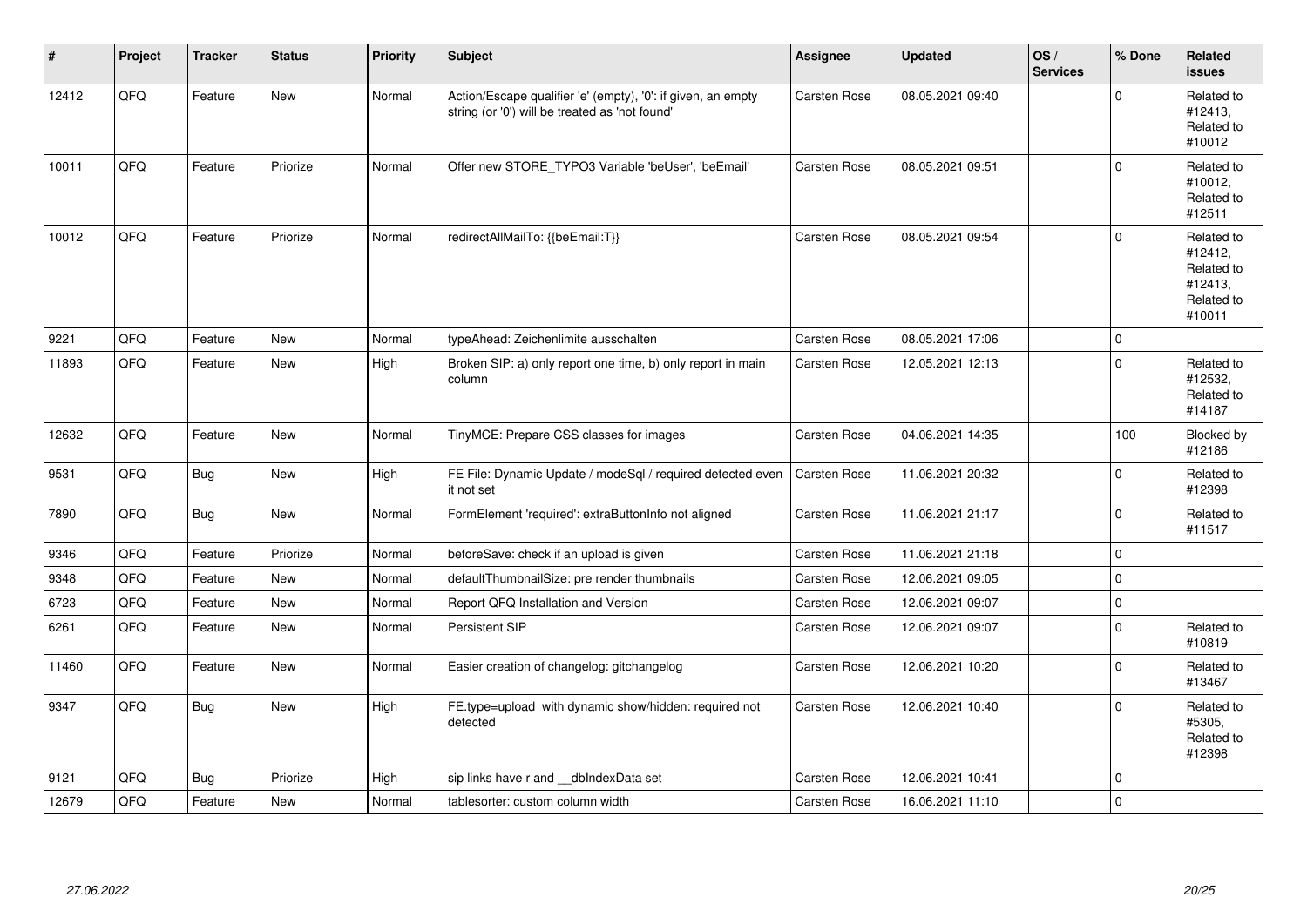| #     | Project | <b>Tracker</b> | <b>Status</b>     | <b>Priority</b> | <b>Subject</b>                                                          | Assignee            | <b>Updated</b>   | OS/<br><b>Services</b> | % Done      | Related<br>issues                             |
|-------|---------|----------------|-------------------|-----------------|-------------------------------------------------------------------------|---------------------|------------------|------------------------|-------------|-----------------------------------------------|
| 5305  | QFQ     | <b>Bug</b>     | <b>New</b>        | Normal          | Upload FormElement: nicht disabled by readonly Form                     | <b>Carsten Rose</b> | 16.06.2021 13:43 |                        | $\Omega$    | Related to<br>#9347,<br>Related to<br>#9834   |
| 8204  | QFQ     | Feature        | Priorize          | High            | Position 'required mark'                                                | Carsten Rose        | 16.06.2021 13:44 |                        | 0 I         |                                               |
| 9669  | QFQ     | Bug            | Some day<br>maybe | Normal          | Checkbox / Template Group: radio/checkbox visible broken<br>after 'add' | Carsten Rose        | 16.06.2021 13:47 |                        | $\Omega$    | Related to<br>#8091                           |
| 4445  | QFQ     | Feature        | Some day<br>maybe | Normal          | template group: Option to simulate fieldset                             |                     | 28.06.2021 14:11 |                        | 0           |                                               |
| 10661 | QFQ     | <b>Bug</b>     | In Progress       | Normal          | Typo3 Warnungen                                                         | Carsten Rose        | 07.09.2021 13:23 |                        | $\Omega$    | Related to<br>#12440                          |
| 10793 | QFQ     | Feature        | In Progress       | Normal          | <b>Update NPM Packages</b>                                              | <b>Carsten Rose</b> | 07.09.2021 13:25 |                        | 30          |                                               |
| 11980 | QFQ     | Feature        | In Progress       | Normal          | protected verzeichnis MUSS geschützt werden                             | Carsten Rose        | 07.09.2021 13:30 |                        | $\Omega$    |                                               |
| 12325 | QFQ     | Bug            | Priorize          | Normal          | MultiDB form.dblndex not working for report syntax                      | Carsten Rose        | 07.09.2021 13:37 |                        | $\Omega$    | Related to<br>#12145,<br>Related to<br>#12314 |
| 11036 | QFQ     | Feature        | Some day<br>maybe | Normal          | inline report editor permissions                                        | Carsten Rose        | 16.09.2021 15:09 |                        | $\Omega$    | Related to<br>#11323                          |
| 10745 | QFQ     | Feature        | Some day<br>maybe | Normal          | <b>Tablesorter Excel Export</b>                                         | Carsten Rose        | 16.09.2021 15:09 |                        | 0           |                                               |
| 10116 | QFQ     | Feature        | Some day<br>maybe | Normal          | TypeAhead: Tag - show inside 'input' element                            | Carsten Rose        | 16.09.2021 15:09 |                        | $\Omega$    |                                               |
| 7456  | QFQ     | <b>Bug</b>     | Some day<br>maybe | Low             | Todos in Code: solve or make ticket                                     | Carsten Rose        | 16.09.2021 15:10 |                        | $\Omega$    |                                               |
| 7453  | QFQ     | Feature        | Some day<br>maybe | Normal          | import / export forms QFQ                                               | <b>Carsten Rose</b> | 16.09.2021 15:10 |                        | 0 I         |                                               |
| 7452  | QFQ     | Feature        | Some day<br>maybe | Normal          | automate deployment new QFQ version                                     | Carsten Rose        | 16.09.2021 15:10 |                        | $\mathbf 0$ |                                               |
| 10095 | QFQ     | Feature        | Some day<br>maybe | Normal          | Generic Gitlab Integration into QFQ                                     | Carsten Rose        | 16.09.2021 15:10 |                        | 0 I         |                                               |
| 8586  | QFQ     | Feature        | Some day<br>maybe | Normal          | QFQ: Enhance Error message for 'record not found'                       | <b>Carsten Rose</b> | 16.09.2021 15:10 |                        | $\Omega$    |                                               |
| 8520  | QFQ     | Feature        | Some day<br>maybe | Normal          | Bring QFQ to Composer                                                   | <b>Carsten Rose</b> | 16.09.2021 15:10 |                        | $\Omega$    |                                               |
| 8101  | QFQ     | Feature        | Some day<br>maybe | Normal          | Password hash: support further hashing methods                          | Carsten Rose        | 16.09.2021 15:10 |                        | $\Omega$    |                                               |
| 12315 | QFQ     | Feature        | Some day<br>maybe | Normal          | Form History (Diffs) / Backups                                          | Carsten Rose        | 16.09.2021 15:10 |                        | $\Omega$    |                                               |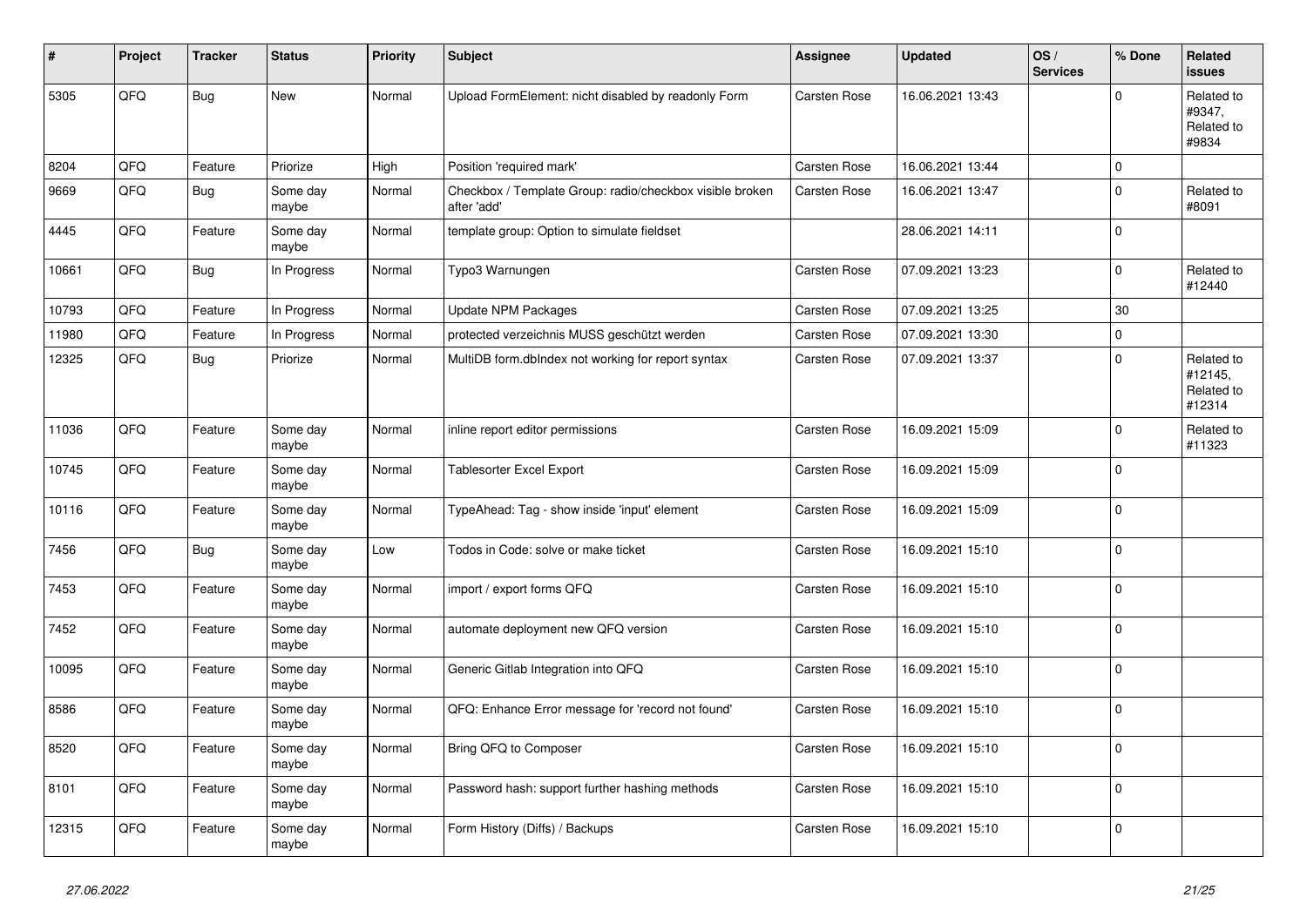| #     | Project | <b>Tracker</b> | <b>Status</b>     | <b>Priority</b> | <b>Subject</b>                                                                                           | Assignee            | <b>Updated</b>   | OS/<br><b>Services</b> | % Done   | Related<br><b>issues</b>                                                |
|-------|---------|----------------|-------------------|-----------------|----------------------------------------------------------------------------------------------------------|---------------------|------------------|------------------------|----------|-------------------------------------------------------------------------|
| 11323 | QFQ     | Feature        | Some day<br>maybe | Normal          | Report Frontend Editor Modal + Codemirror                                                                | <b>Carsten Rose</b> | 16.09.2021 15:10 |                        | $\Omega$ | Related to<br>#11036                                                    |
| 11322 | QFQ     | Feature        | Some day<br>maybe | Normal          | Form Element JSON - (multiline parameter field)                                                          | Carsten Rose        | 16.09.2021 15:10 |                        | $\Omega$ |                                                                         |
| 11217 | QFQ     | Feature        | Some day<br>maybe | Normal          | <b>Extend Script Functionality</b>                                                                       | <b>Carsten Rose</b> | 16.09.2021 15:10 |                        | $\Omega$ |                                                                         |
| 10716 | QFQ     | Feature        | Some day<br>maybe | Normal          | Business Logic mit Externen Skripten                                                                     | Carsten Rose        | 16.09.2021 15:10 |                        | $\Omega$ | Related to<br>#10713,<br>Related to<br>#8217                            |
| 12337 | QFQ     | Feature        | Some day<br>maybe | Normal          | Database.php: better caching                                                                             | <b>Carsten Rose</b> | 16.09.2021 15:10 |                        | $\Omega$ |                                                                         |
| 9013  | QFQ     | <b>Bug</b>     | New               | Normal          | Error in Twig template not handled                                                                       | <b>Carsten Rose</b> | 20.10.2021 13:43 |                        | $\Omega$ |                                                                         |
| 13330 | QFQ     | Feature        | In Progress       | Normal          | Multi Form: Upload                                                                                       | Carsten Rose        | 07.11.2021 12:40 |                        | 50       | Related to<br>#9706                                                     |
| 13354 | QFQ     | Feature        | <b>New</b>        | Normal          | Using Websocket in QFQ                                                                                   | <b>Carsten Rose</b> | 10.11.2021 15:47 |                        | $\Omega$ |                                                                         |
| 8082  | QFQ     | Feature        | Priorize          | High            | Contact form without saving record                                                                       | Carsten Rose        | 07.12.2021 15:20 |                        | $\Omega$ | Related to<br>#8587,<br><b>Blocks</b><br>#11850                         |
| 11702 | QFQ     | Feature        | New               | Normal          | HTML Special Char makes no sense for 'allbut' if '&' is<br>forbidden                                     | Carsten Rose        | 07.12.2021 16:35 |                        | $\Omega$ | Related to<br>#5112,<br>Related to<br>#14320                            |
| 9834  | QFQ     | <b>Bug</b>     | Priorize          | Normal          | Input elements with tag 'disabled' are missing on<br>form-submit: server option 'processReadOnly' broken | <b>Carsten Rose</b> | 07.12.2021 16:43 |                        | $\Omega$ | Related to<br>#9691,<br>Related to<br>#5305, Has<br>duplicate<br>#12331 |
| 12186 | QFQ     | Feature        | <b>New</b>        | High            | TinyMCE Config für Objekte                                                                               | Carsten Rose        | 07.12.2021 17:19 |                        | $\Omega$ | <b>Blocks</b><br>#12632                                                 |
| 10114 | QFQ     | Feature        | New               | High            | Symbol (Link): 'G:' (Glyphicon) replaced by 'i:' (icon)                                                  |                     | 07.12.2021 17:19 |                        | 0        | Related to<br>#3797,<br>Related to<br>#4194                             |
| 6116  | QFQ     | <b>Bug</b>     | Priorize          | High            | value of checkbox not saved                                                                              | <b>Carsten Rose</b> | 07.12.2021 17:19 |                        | 0        |                                                                         |
| 12974 | QFQ     | <b>Bug</b>     | <b>New</b>        | High            | Sanitize Queries in Action-Elements                                                                      | Carsten Rose        | 07.12.2021 17:19 |                        | $\Omega$ |                                                                         |
| 12670 | QFQ     | Bug            | New               | High            | Dropdown-Menu classes können nicht mehr angegeben<br>werden                                              | Carsten Rose        | 07.12.2021 17:19 |                        | $\Omega$ |                                                                         |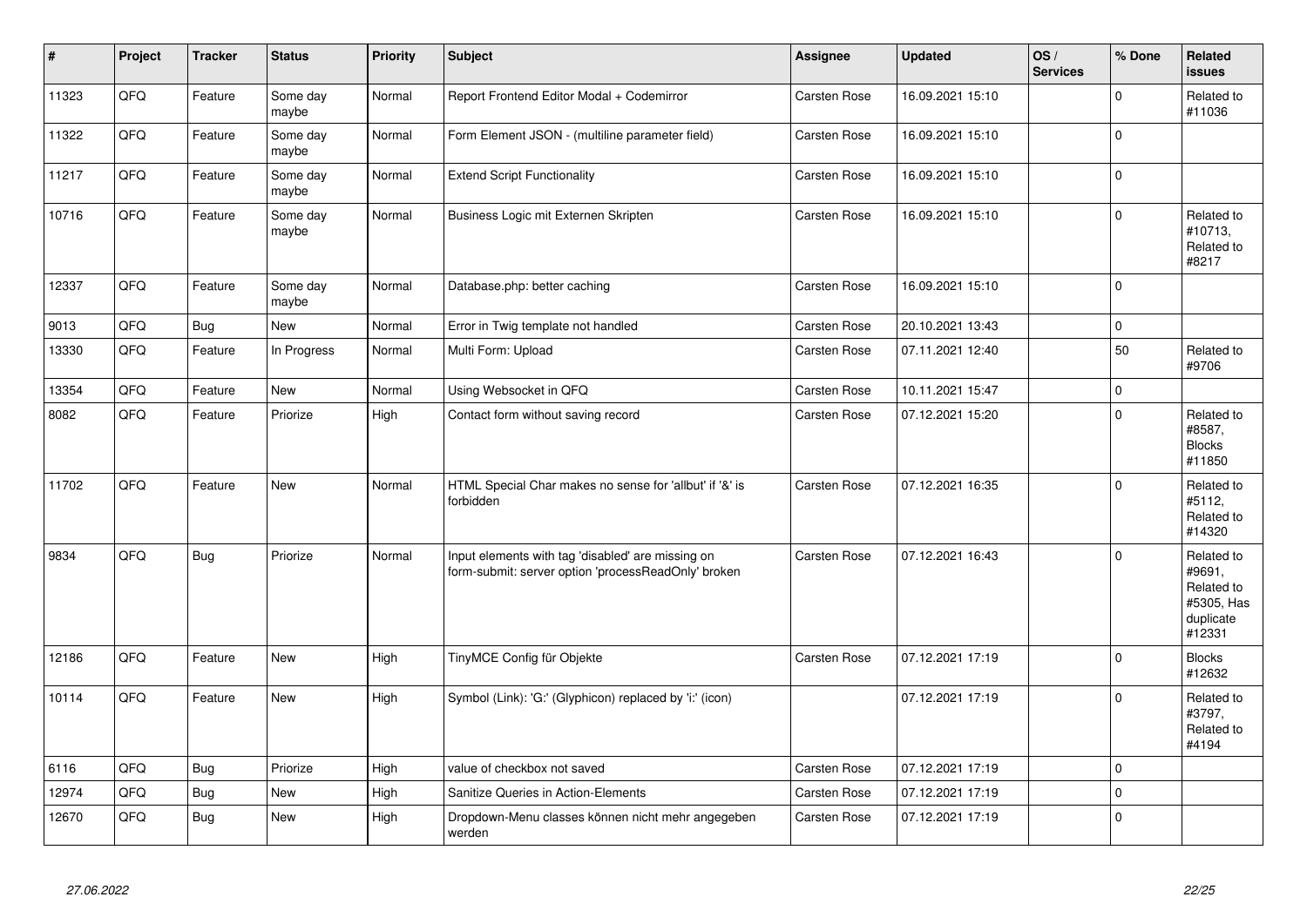| #     | Project | <b>Tracker</b> | <b>Status</b>              | <b>Priority</b> | <b>Subject</b>                                                                                                                        | Assignee            | <b>Updated</b>   | OS/<br><b>Services</b> | % Done      | Related<br><b>issues</b>                                             |
|-------|---------|----------------|----------------------------|-----------------|---------------------------------------------------------------------------------------------------------------------------------------|---------------------|------------------|------------------------|-------------|----------------------------------------------------------------------|
| 12532 | QFQ     | Feature        | <b>New</b>                 | High            | SIP-Parameter bei Seitenaufruf in Browser-Console anzeigen                                                                            | Carsten Rose        | 07.12.2021 17:19 |                        | $\Omega$    | Related to<br>#11893,<br>Related to<br>#14187                        |
| 12513 | QFQ     | <b>Bug</b>     | <b>New</b>                 | High            | Implement server side check of maxlength                                                                                              | Carsten Rose        | 07.12.2021 17:19 |                        | $\Omega$    |                                                                      |
| 12545 | QFQ     | <b>Bug</b>     | New                        | Urgent          | sql.log not created / updated                                                                                                         | Carsten Rose        | 14.12.2021 16:02 |                        | $\Omega$    |                                                                      |
| 12702 | QFQ     | Bug            | <b>New</b>                 | High            | templateGroup: broken in multiDb Setup                                                                                                | Carsten Rose        | 14.12.2021 16:02 |                        | $\Omega$    |                                                                      |
| 12544 | QFQ     | Feature        | New                        | High            | a) ' AS _link' new also as ' AS _format', b) sortierung via<br>'display: none;', c) ' format' benoeitgt nicht zwingend<br>u/U/p/m/z/d | <b>Carsten Rose</b> | 14.12.2021 16:03 |                        | $\Omega$    |                                                                      |
| 12463 | QFQ     | Bug            | ToDo                       | High            | QFQ Function: 'function' and 'sql' on same level - output of<br>sal is shown two times.                                               | <b>Carsten Rose</b> | 15.12.2021 16:31 |                        | $\Omega$    |                                                                      |
| 13566 | QFQ     | Feature        | Ready to sync<br>(develop) | Normal          | Delete config-example.gfg.php file                                                                                                    | Carsten Rose        | 23.12.2021 09:25 |                        | $\Omega$    |                                                                      |
| 12327 | QFQ     | <b>Bug</b>     | <b>New</b>                 | Normal          | Copy to clipboard: Glyphicon can not be changed                                                                                       | Carsten Rose        | 27.12.2021 17:59 |                        | $\mathbf 0$ |                                                                      |
| 9135  | QFQ     | Feature        | Priorize                   | Normal          | Progress Bar generic / replace old hourglass download<br>popup                                                                        | Benjamin Baer       | 03.01.2022 07:43 |                        | $\mathbf 0$ |                                                                      |
| 7965  | QFQ     | Feature        | Priorize                   | Normal          | Input type 'text' with visual format - currency                                                                                       | Benjamin Baer       | 03.01.2022 07:45 |                        | $\mathbf 0$ |                                                                      |
| 4457  | QFQ     | <b>Bug</b>     | Priorize                   | Normal          | typeahead: pressing return to select an item, saves the form<br>and closes the form.                                                  | Benjamin Baer       | 03.01.2022 08:01 |                        | $\Omega$    | Related to<br>#4398                                                  |
| 6566  | QFQ     | Bug            | Priorize                   | Normal          | Link Function 'delete': provided parameter missing on page<br>reload                                                                  | Benjamin Baer       | 03.01.2022 08:08 |                        | $\mathbf 0$ |                                                                      |
| 2665  | QFQ     | <b>Bug</b>     | Priorize                   | Normal          | Dynamic Update funktioniert nicht, wenn beim<br>entsprechenden FormElement eine size angegeben ist.                                   | Benjamin Baer       | 03.01.2022 08:12 |                        | 30          |                                                                      |
| 6870  | QFQ     | Feature        | Priorize                   | Normal          | Click on '_link' triggers an API call                                                                                                 | Benjamin Baer       | 03.01.2022 08:25 |                        | $\mathbf 0$ |                                                                      |
| 12476 | QFQ     | Feature        | <b>New</b>                 | Normal          | clearMe: a) should trigger 'dirty', b) sticky on textarea resize                                                                      | Benjamin Baer       | 04.01.2022 08:40 |                        | $\Omega$    | Related to<br>#9528                                                  |
| 9789  | QFQ     | Bug            | In Progress                | High            | Record Lock: release to early on 'leave page'                                                                                         | <b>Carsten Rose</b> | 10.01.2022 09:25 |                        | 100         | Related to<br>#10081,<br>Related to<br>#9173,<br>Related to<br>#8702 |
| 13659 | QFQ     | Bug            | <b>New</b>                 | Normal          | wrong sanitize class applied to R-store                                                                                               | Carsten Rose        | 15.01.2022 14:23 |                        | $\mathbf 0$ |                                                                      |
| 13706 | QFQ     | <b>Bug</b>     | New                        | Normal          | Wrong CheckType in FieldElement LastStatus of Form Cron                                                                               | <b>Carsten Rose</b> | 21.01.2022 18:20 |                        | $\mathbf 0$ |                                                                      |
| 4413  | QFQ     | Feature        | <b>New</b>                 | Normal          | fieldset: show/hidden, modeSql, dynamicUpdate                                                                                         | Carsten Rose        | 09.02.2022 15:19 |                        | $\mathbf 0$ |                                                                      |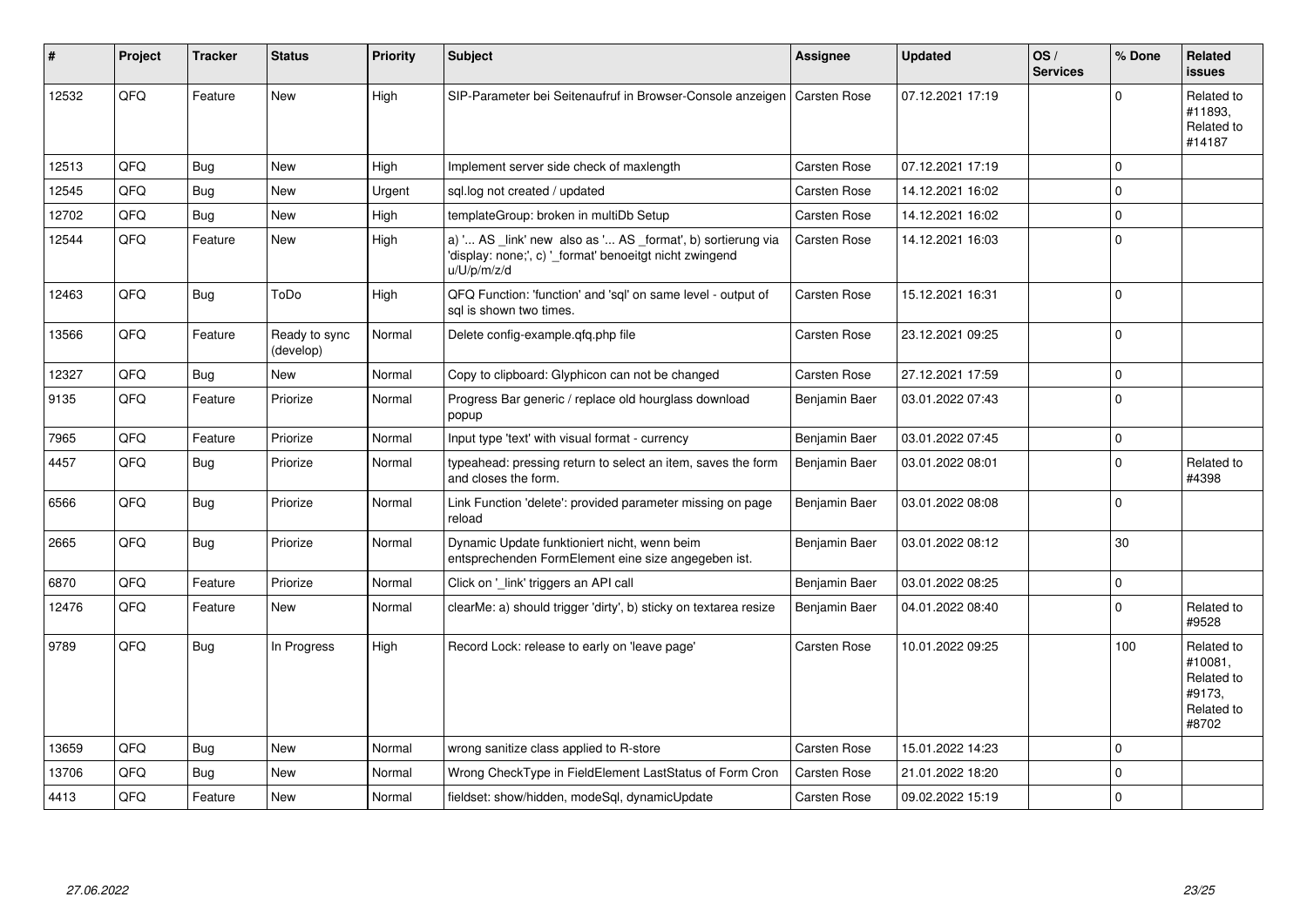| ∦     | Project | <b>Tracker</b> | <b>Status</b>     | <b>Priority</b> | <b>Subject</b>                                                                                                                                      | Assignee            | <b>Updated</b>   | OS/<br><b>Services</b> | % Done      | Related<br>issues                           |
|-------|---------|----------------|-------------------|-----------------|-----------------------------------------------------------------------------------------------------------------------------------------------------|---------------------|------------------|------------------------|-------------|---------------------------------------------|
| 5894  | QFQ     | Feature        | Feedback          | Normal          | Typeahead in Report: show/hide rows dynamically                                                                                                     | Carsten Rose        | 18.02.2022 08:50 |                        | $\Omega$    | Related to<br>#5893,<br>Related to<br>#5885 |
| 12395 | QFQ     | <b>Bug</b>     | ToDo              | High            | QFQ Function: Result two times shown                                                                                                                | <b>Carsten Rose</b> | 18.02.2022 08:59 |                        | $\mathbf 0$ |                                             |
| 5548  | QFQ     | Feature        | Some day<br>maybe | Normal          | 801 Textfiles/Scriptfiles als Thumbnail                                                                                                             | Carsten Rose        | 07.03.2022 16:26 |                        | 0           |                                             |
| 13843 | QFQ     | Feature        | New               | Normal          | Create JWT via QFQ                                                                                                                                  | <b>Carsten Rose</b> | 19.03.2022 17:42 |                        | $\mathbf 0$ |                                             |
| 13841 | QFQ     | Feature        | <b>New</b>        | Normal          | Create PDF via iText - evaluate                                                                                                                     | Carsten Rose        | 19.03.2022 17:42 |                        | $\mathbf 0$ |                                             |
| 13757 | QFQ     | Feature        | New               | High            | QR / Bar-Code Plugin                                                                                                                                | Enis Nuredini       | 19.03.2022 17:43 |                        | $\mathbf 0$ |                                             |
| 13700 | QFQ     | Feature        | New               | Normal          | Redesign qfq.io Seite                                                                                                                               | Carsten Rose        | 19.03.2022 17:43 |                        | $\mathbf 0$ |                                             |
| 13647 | QFQ     | Bug            | New               | Normal          | Autofocus funktioniert nicht auf Chrome                                                                                                             | Benjamin Baer       | 19.03.2022 17:44 |                        | $\mathbf 0$ |                                             |
| 13592 | QFQ     | Bug            | New               | Normal          | QFQ Build Queue: das vergeben von Tags klappt nicht. Es<br>werden keine Releases gebaut.                                                            | <b>Carsten Rose</b> | 19.03.2022 17:45 |                        | $\Omega$    |                                             |
| 13528 | QFQ     | <b>Bug</b>     | <b>New</b>        | Normal          | qfq.io > releases: es wird kein neues Release angelegt                                                                                              | Benjamin Baer       | 19.03.2022 17:46 |                        | $\mathbf 0$ |                                             |
| 13467 | QFQ     | Feature        | New               | Normal          | ChangeLog Generator                                                                                                                                 | <b>Carsten Rose</b> | 19.03.2022 17:46 |                        | 0           | Related to<br>#11460                        |
| 13460 | QFQ     | Bug            | New               | Normal          | Doc: Password set/reset  password should not processed<br>with 'html encode'                                                                        | <b>Carsten Rose</b> | 19.03.2022 17:46 |                        | $\Omega$    |                                             |
| 13332 | QFQ     | Bug            | New               | Normal          | Multi Form: Required Felder werden visuell nicht markiert.                                                                                          | Carsten Rose        | 19.03.2022 17:47 |                        | $\mathbf 0$ |                                             |
| 13331 | QFQ     | Bug            | <b>New</b>        | Normal          | Multi Form: Clear Icon misplaced                                                                                                                    | Carsten Rose        | 19.03.2022 17:47 |                        | $\mathbf 0$ |                                             |
| 12716 | QFQ     | Bug            | New               | Normal          | template group: Pattern only applied to first instance                                                                                              | Carsten Rose        | 19.03.2022 17:47 |                        | 0           |                                             |
| 12664 | QFQ     | Feature        | New               | Normal          | TinyMCE: report/remove malicous HTML/JS Code                                                                                                        | Carsten Rose        | 19.03.2022 17:47 |                        | $\mathbf 0$ | Related to<br>#14320                        |
| 12603 | QFQ     | Feature        | New               | Normal          | Dropdown (Select), Radio, checkbox:<br>itemListAlways={{!SELECT key, value}}                                                                        | Carsten Rose        | 19.03.2022 17:47 |                        | $\Omega$    |                                             |
| 12581 | QFQ     | Bug            | New               | Normal          | Form.forward=close: Record 'new' in new browser tab > save<br>(& close) >> Form is not reloaded with new created record id<br>and stays in mode=new | <b>Carsten Rose</b> | 19.03.2022 17:48 |                        | 0           |                                             |
| 12520 | QFQ     | Bug            | New               | Normal          | Switch FE User: still active even FE User session expired                                                                                           | <b>Carsten Rose</b> | 19.03.2022 17:48 |                        | $\mathbf 0$ |                                             |
| 12508 | QFQ     | <b>Bug</b>     | In Progress       | High            | qfq Form: sendMail                                                                                                                                  | Karin Niffeler      | 19.03.2022 17:48 |                        | $\mathbf 0$ |                                             |
| 12512 | QFQ     | <b>Bug</b>     | New               | Normal          | Some MySQL Installation can't use 'stored procedures'                                                                                               | Carsten Rose        | 19.03.2022 17:48 |                        | 0           |                                             |
| 12546 | QFQ     | <b>Bug</b>     | Feedback          | Normal          | Branch 'Development' - Unit Tests mit dirty workaround<br>angepasst                                                                                 | Carsten Rose        | 19.03.2022 17:48 |                        | 0           |                                             |
| 12556 | QFQ     | Feature        | New               | Normal          | Pills Title: colored = static or dynamic on allrequiredgiven                                                                                        | Benjamin Baer       | 19.03.2022 17:49 |                        | 0           |                                             |
| 12714 | QFQ     | <b>Bug</b>     | New               | Normal          | Conversion of GIF to PDF broken when GIF contains Alpha.                                                                                            | Carsten Rose        | 19.03.2022 17:49 |                        | 0           |                                             |
| 5366  | QFQ     | Feature        | Priorize          | Normal          | Saving with keyboard shortcuts                                                                                                                      | Benjamin Baer       | 21.03.2022 09:47 |                        | 0           |                                             |